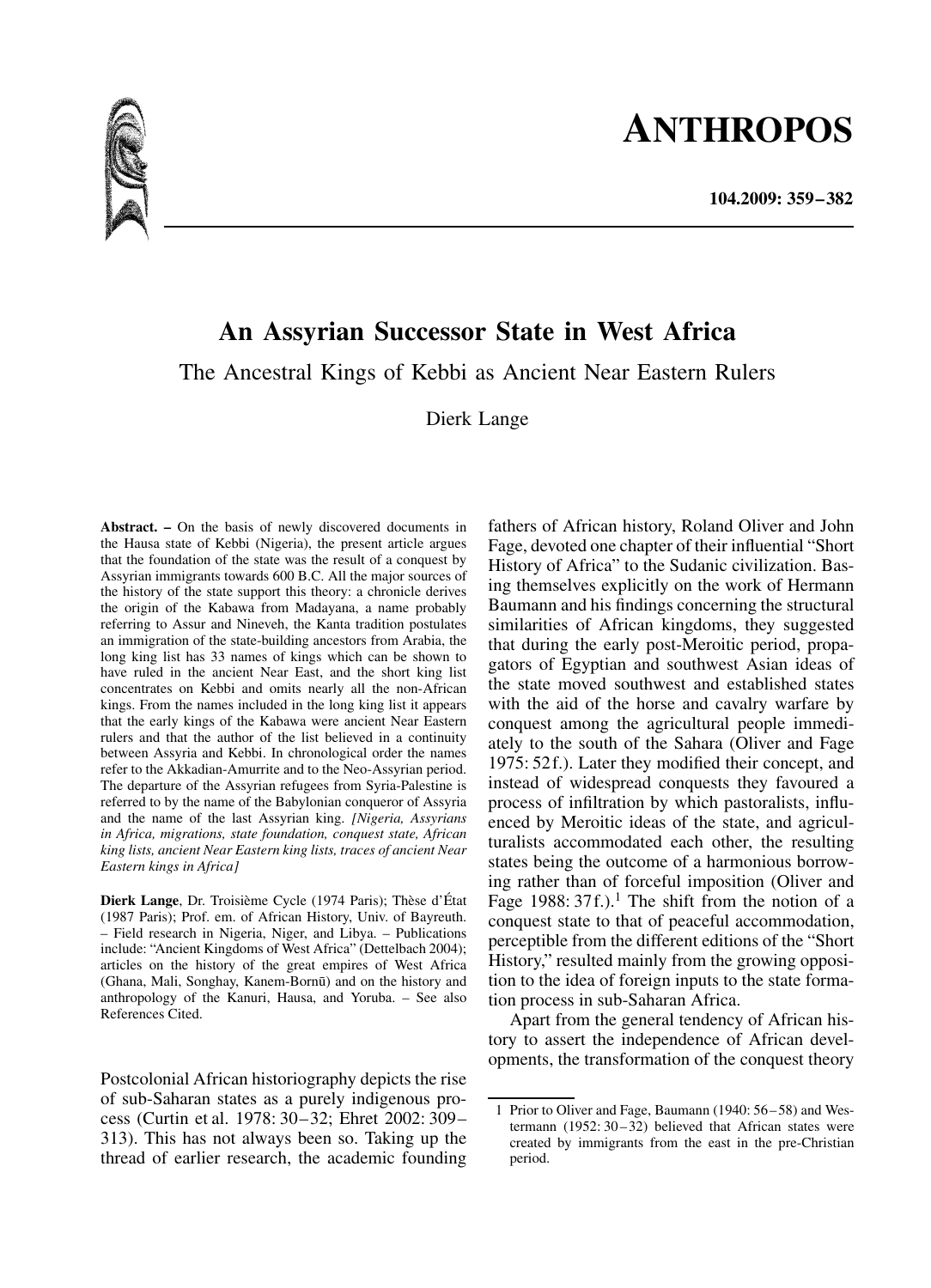to a vague diffusionist conception was also based on methodological considerations concerning the fragility of oral traditions with respect to Islamic feedback. Indeed, while Oliver and Fage mention solely the widespread Yemenite tradition of origin and this only *en passant* in their "Short History," Fage pays in his own "History of Africa" considerable attention to the legends of Sayf b. Dhī Yazan of Kanem-Bornu, Kisra of Borgu, and Bayajidda of Daura (Hausaland) which all indicate Near Eastern origins. Considering first the possibility that they reflect real movements of people, he finally came to the conclusion that keepers of traditions in African kingdoms incorporated Near Eastern folklore into their recitations in order to establish connections to the prestigious world from which Islam had sprung (Fage 1978: 62–67). He thus follows the proponents of the feedback theory who suppose that tales of Arabic folklore were adopted as a whole by African traditionists regardless of their own orally transmitted history (Henige 1982: 81–87). But instead of suspecting local historians of dismissing their own traditions by inventing spurious origins with the help of foreign tales, it seems to be more appropriate to recognize them as *bona fide* keepers of indigenous traditions attempting, with the help of Arab notions of ancient history, to convey an understandable meaning to their locally transmitted accounts of genesis. According to this more positive approach, local traditionists took advantage of the knowledge gained from Arab traders and local literati, in order to appropriately situate within the wider geographical and chronological context provided by Arab historiography the cryptic original message inherited from their own forefathers. The traditions that have come down to us in Islamic West Africa are, therefore, often twofold: they contain an ancient and genuine message of Near Eastern origins and an overlay of embedded Arab-Islamic reinterpretations (Lange 2008b: 259f.).

A second major reason for the disrepute of the Sudanic state theory in recent years was the inability of its promoters to discern any convincing historical push factor, which might explain the spread of people in the Sudanic belt from east to west during the first millennium A.D. One might have thought that the collapse of Meroë in the middle of the fourth century A.D. constituted such a major event, but it appears that the southern outpost of the Egyptian civilization dwindled away rather as the result of western infiltrations by Nubians than in consequence of eastern Axumite military campaigns (Adams 1977: 388). Also, neither oral traditions nor specific culture traits of West African kingdoms point to diffusion from Nubia or Egypt (Fage 1978: 63–65). Hence, it is quite unlikely that large numbers of people left the upper Nile valley early in the Christian period and carried the idea of the Pharaonic state to West Africa.

Owing to the shortcomings of diffusionist ideas in explaining the setting into motion of the statebuilding process in West Africa, alternative views have gained widespread acceptance among scholars of African history in recent years. Most prominent is the notion that states emerged in Sahelian West Africa in consequence of contacts between pastoral and agricultural people in the border zone between the Sahara and the Sudan. Either the interaction between these people or the need for defence are now thought to have contributed significantly to the unification of large communities and to the emergence of kingdoms (Fage 1978: 65–72). Another factor, supposed to have stimulated the rise of kingdoms, is the intensification of regional and trans-Saharan trade, subsequent to the spread of the camel early in the Christian period and to the Arabic conquest of North Africa (Curtin et al. 1978: 84–87). But considerations concerning regional contacts between different people and the intensification of trade as a stimulating factor for state formation cannot account for the traditions of origin pointing to the Near East and the structural similarities which anthropologists have noted between sacred kingships all over Africa (Baumann 1940: 58–65; Westermann 1952: 34–43). Since serious objections may be raised to theories of the purely local emergence of states, it might be useful to turn our attention to detailed studies of the sources available for individual kingdoms in the Sahelian zone, where states are supposed to have first emerged in sub-Saharan Africa (Curtin et al. 1978: 84; Fage 1978: 70f.).

Situated east of the River Niger between the Songhay-Zerma people and the Hausa city-states, one of the major surviving polities of the Sudanic belt is Kebbi. In terms of the Hausa tradition of Daura, Kebbi belongs to the *banza bakwai* "seven illegitimate" states, because the Hausa language here has been superimposed on a preceding language which resisted assimilation for a long time (Barth 1857: 472). Cut off geographically from direct contact with North Africa, the state is first mentioned by an external source with respect to the military conquests of the Songhay King Sonni 'Alī (1465–1492), and Islam made hardly any progress in the country before the sixteenth century (al-Ka·ti 1913: 43/82, 46/90). Although the remains of the large capital cities Surame and Gungu bear witness to a polity of considerable importance, the history of Kebbi before the second half of the fifteenth cen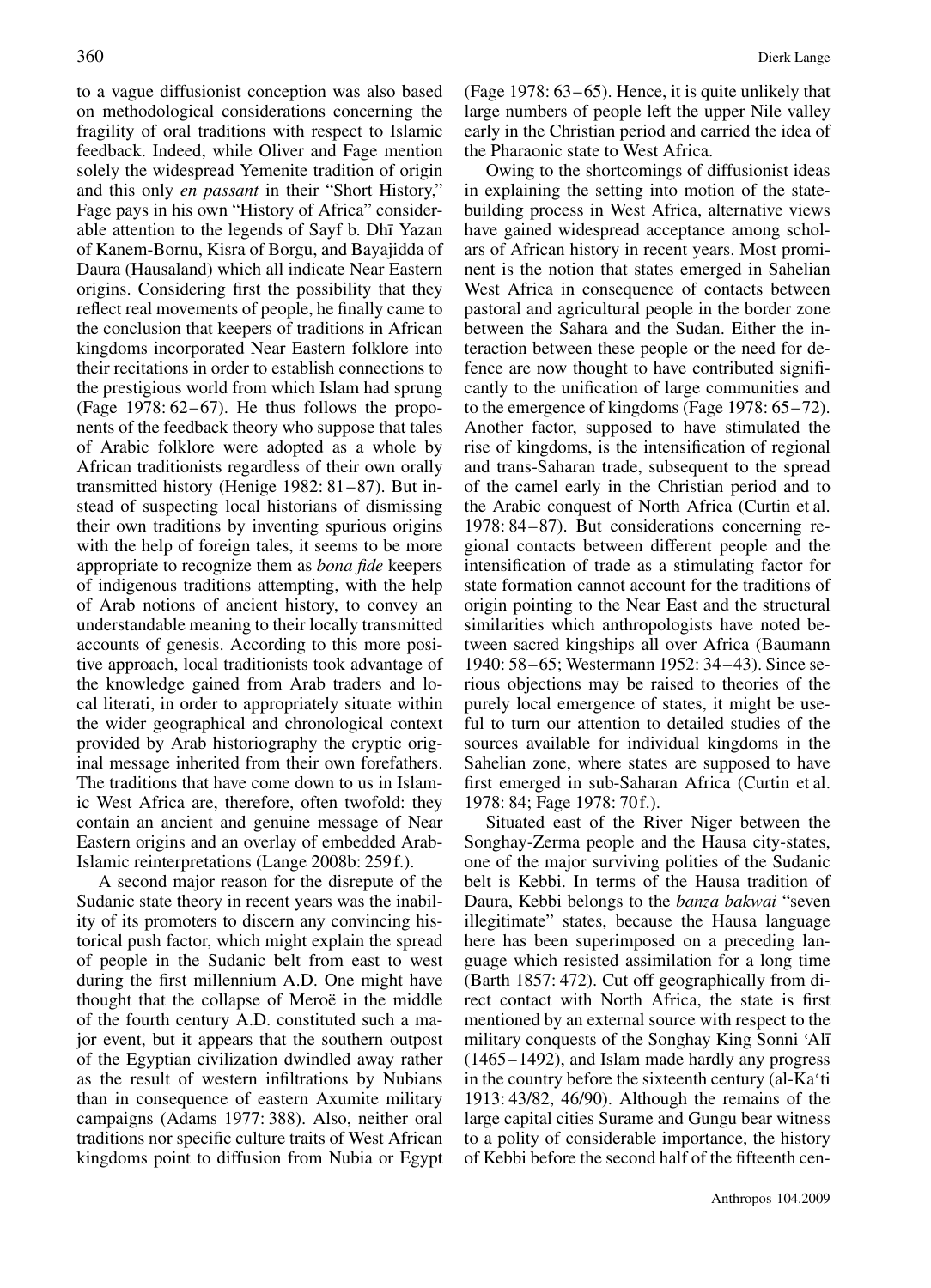tury is entirely shrouded in darkness (Harris 1938: 34b, 351d; Hogben and Kirk-Greene 1966: 239f.). Also, up until now, no attempts have been made to use the available internal evidence in order to throw light on the foundation period of Kebbi history. It is mostly assumed that the state was founded slightly earlier than the period of its subjection to Songhay (Hogben and Kirk-Greene 1966: 138–142; Adamu 1984: 277f.), but in view of the two large capital cities dated to A.D. 1470–1520, it is hardly conceivable that there was no preceding period of imperial growth.2

Field research on the history of Kebbi has revealed the existence of a rather uniform legend of origin, told all over Kebbi and also in the neighbouring region of Ader in northern Hausaland, which attributes the foundation of the state to a figure called Kanta.3 Comparisons with other legends of origin have shown surprising similarities with the Assyrian state legend centred on the historical figure Sargon of Akkad (2334–2279 B.C.).4 Considered without regard to similar evidence for Assyrian influences in other states of the Central Sudan, such results were met with considerable scepticism. In particular, they could not challenge the established canon of Hausa history, according to which the Hausa states rose only towards the end of the first millennium A.D.5 Meanwhile, further research on the emergence of a complex society in the Central Sudan has buttressed the idea of a significant Assyrian contribution (Lange 2008a: 101– 104; 2009a: 4–12; 2009b). In this context a detailed analysis of the sources of pre-Islamic Kebbi history might throw more light on the Assyrian factor in the West African state-building process.

#### **Internal Sources of Kebbi History**

Since Islam became firmly established in Kebbi towards the middle of the sixteenth century, written sources in Arabic might date from that period. As in other Hausa states, the country has an important tradition of king lists. There is a long list in Kebbi comprising between 81 and 85 names, according to how it is counted. Three kinds of king lists in full length should be distinguished: lists

which consist only of successive names and provide at the end some supplementary information,6 lists which distinguish between pagan and Muslim periods (Rattray 1913: 16–21; Mischlich und Lippert 1903: 196–198), and lists which add to the names of kings their supposed fathers – insofar as they have reigned – and the presumed length of the reign in years. More importantly, the latter lists contain supplementary information with respect to the origin of the Kebbi kings, and from the middle of the seventeenth century onward they provide some indication of each of the successive reigns (Harris 1938: 230–247). Since the accounts given differ only in small details, they have to be treated as a single king list or rather chronicle.

The chronicle of Kebbi has been transmitted in two versions, an undated version in Hausa called "Asalin Kabawa" (Origin of the People of Kebbi) and an Arabic version called "Ta'rīkh Kabi" (History of Kebbi) dated to the reign of Yakubu Nabame (1849–1854). According to the words of Hassan Ghuni, the author of the "Ta'rīkh Kabi," his account is based on information and books written in Hausa. It may be assumed that he refers to king lists with a few Hausa words and the "Asalin Kabawa." <sup>7</sup> From this earlier Hausa version of the chronicle four slightly diverging manuscripts are today available in Argungu, the capital town of the king of Kebbi.8 The largely concordant Hausa and Arabic versions of the chronicle, which both insist on the Near Eastern origin of the Kabawa, therefore, seem to go back to a Hausa version which was supposedly written in the late eighteenth century.<sup>9</sup> Altogether the chronicle conveys the impression that it resulted from an extension of the king list on the basis of the oral Kanta legend, or perhaps more likely on the basis of extra information transmitted parallel

<sup>2</sup> The dates are from the archaeological excavations conducted by Gerhard Liesegang during several campaigns from 1990– 1993 (1993: 161f.).

<sup>3</sup> Hogben and Kirk-Greene (1966: 240f.); Lange (1991: 141– 148); FN 89: 25–181.

<sup>4</sup> Lange (1995), reprinted in Lange (2004: 319–341).

<sup>5</sup> Hogben and Kirk-Greene (1966: 33); Smith (1971: 191); Adamu (1984: 271).

<sup>6</sup> Edgar (1913: 141f.): information on the number of drums used; Sölken (1959: 138–143): information on the division of the kingdom in 1827 in Kebbi-Argungu and Kebbe-Gwandu.

<sup>7</sup> The Arabic text was written by Ghuni Hassan al-Barnawī during the time of Yakubu Nabame (1849–1854) and it is now in the custody of the Imam of Argungu, Alhaji Mohammadu (Lange 1991: 146).

<sup>8</sup> Two manuscripts are held by the Sankira, a third by the family of Tajuddini, and a fourth by the Imam Alhaji Muhammad, all living in Argungu. Harris's translation appears to be based on the Tajuddini manuscript (Harris 1938: 230–261). On the request of the late Emir Muhammad Mera, the proprietors of the manuscripts allowed the author to photocopy their texts.

<sup>9</sup> This estimation is based on the internal evidence of the chronicle (Harris 1938: 241) and the external evidence of the Fulani Jihad (Hogben and Kirk-Greene 1966: 247f.). The Hausa manuscript of the Imam provides the same account of an origin from Madayana as his Arabic manuscript (fol. 1).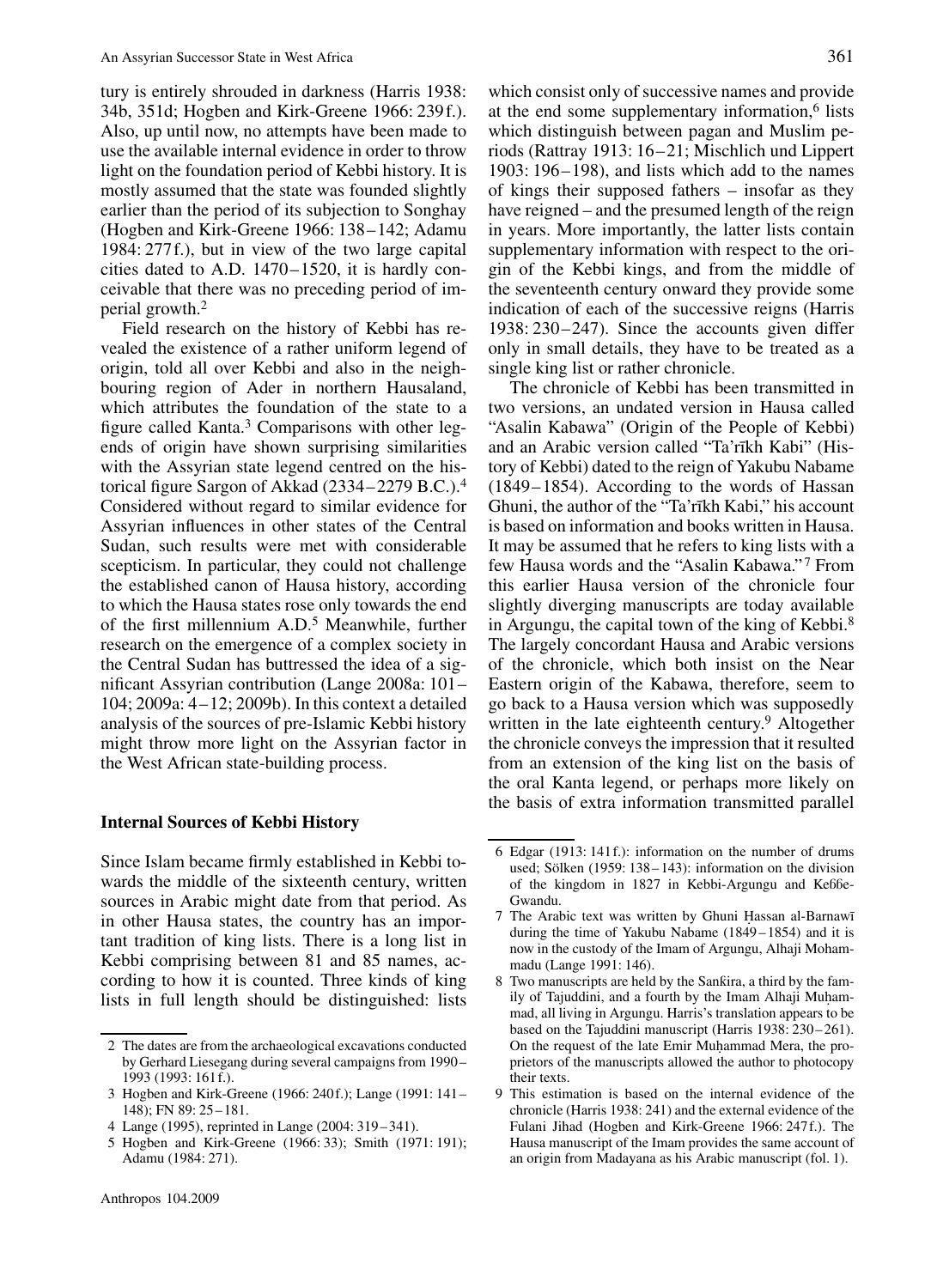to the king list by its official caretaker, who might have been the *Sanƙira*.<sup>10</sup>

Apart from the long king list and the chronicle, various local *malams* (scholars) hold a short king list of which people occasionally ask for a copy to be made on account of their personal interest in the history of Kebbi. It begins with four predecessors of Kanta to whom the chronicle – as we shall see – attributes the leadership of a great migration from Egypt to West Africa. Hence, the shortened list distinguishes itself from the long list by the suppression of all 42 kings prior to the migration. Quite logically for an African state it eliminates those kings said to have lived elsewhere before the great migration and only takes into account the kings said to have actually ruled in Kebbi itself (Harris 1938: 230–233). It further insists on the conversion of Kanta to Islam, thus projecting Islam to the beginning of the state (Edgar 1913: 142–149). Similarly the long list, which distinguishes between successions of pagan und Muslim rulers, only takes into account the local Islamic factor. But while the author of the short list indirectly acknowledges the foreign identity of the omitted kings by having Kanta preceded by the "four kings of the migration," the author of the Islamic elaboration of the long list disregards the explicit message of the chronicle and the Kanta legend with respect to the older history of Kebbi kings and gives them the appearance of local rulers.<sup>11</sup>

Next, there is the orally transmitted Kanta legend which is told among the Hausa-speaking Kabawa, the Fulani of Kebbi, and the Hausaspeaking Aderawa. According to all versions of the legend, Kanta was a cattle-grazer who by the fulfilment of a prediction made to his Fulani master rose to great power (Harris 1938: 24–29; Hamani 1975: 80f.). In spite of Kanta being an orphan, the Kebbi versions of the legend from Argungu, the presentday seat of the kings of Kebbi, insist on his genealogical link with the Kabawa rulers of whom the last immigrated from the Near East.12 However, it should be noted that outside of Argungu Kanta is only vaguely associated with foreign origins. Kabawa and Fulani traditionists of the villages of Kebbi consider his father to have been an Arab from Timbuktu or a Jew from Futa Toro.13

Finally, we have to consider the rituals reenacting the Kanta legend during the installation ceremonies of a new king. In fact, each king of Kebbi is considered to be a reincarnation of the great statefounding Kanta. Thus, he is continuously addressed by the Kanta praise song as a Kanta with all his attributes (Harris 1938: 236–238; Hogben and Kirk-Greene 1966: 245f.). In order to ensure the transmission of the quality of being a Kanta, the newly appointed king is introduced into his role as a ruler by undergoing a cult-dramatic initiation. The eight great officials of the kingdom – Kokani, Magaji, âan Gara, Inname, Galadima, Dikko, Sarkin Burmi, and Kunduda  $-$  go to the palace together, taking with them a white ram. In remembrance of the calf in the Kanta legend, they sacrifice the ram and put the skin partly on the king and partly on Kokani, who pretend to fight each other. The king wins and subsequent to his victory he is dressed in the royal turban and gown. All officials and all the people prostrate themselves before their Sarkin Kebbi who has now become the legitimate descendant and successor of the great Kanta (Harris 1938: 28f.). This embedding of the Kanta legend into the enthroning ceremony and the subsequent reaffirmation of the king's new identity by the praise song clearly manifests the close connection between the orally transmitted legend and an age-honoured institution of the pre-Islamic kingdom of Kebbi.

#### **Immigration of the Kabawa According to the Kebbi Chronicle**

The beginning of the chronicle of Kebbi provides an account of the origin of the Kabawa which all knowledgeable people of Argungu consider to be valid. Besides indicating a starting point it distinguishes between four stations of a migration, all recognizably distorted by Islamic ideas and as such historically suspect. Nevertheless, in spite of these alterations, under its Islamic overlay it contains discernible older elements of information which may be used for an historical assessment of the origin of the Kabawa and of the state-building process in Kebbi.

<sup>10</sup> The *Sankira* is the singer of the royal praise song (*kirari*) of Kanta. He possesses two copies of the "Asalin Kabawa." The political organization of the state has suffered from its virtual extinction during the years of harassment by the Fulani jihadists between 1831 and 1849 (Hogben and Kirk-Greene 1966: 249f.).

<sup>11</sup> Many lists begin with Kulai, Sakai, Ginba, Makata, and Kotai, thus duplicating Kulai/Kotai (Edgar 1913: 142–149).

<sup>12</sup> Dan Ayi/Dankanawa and Suleman/Lailabawa most clearly deny that Kanta had any relatives. Nevertheless, all five available versions of the legend from Argungu insist on the origin of the Kabawa from the Near East (Galadima/Lekawa, Suleman/Lailabawa, Alhasan/Lailabawa, Dan Ayi/Dankanawa, Natukku/Lailabawa).

<sup>13</sup> The two versions indicating an Arab origin from Timbuktu are those of Dikko/Fulani and of Samna/Maleh. Yaya/Gande, whose parents came from Ader, has him come from Futa Toro.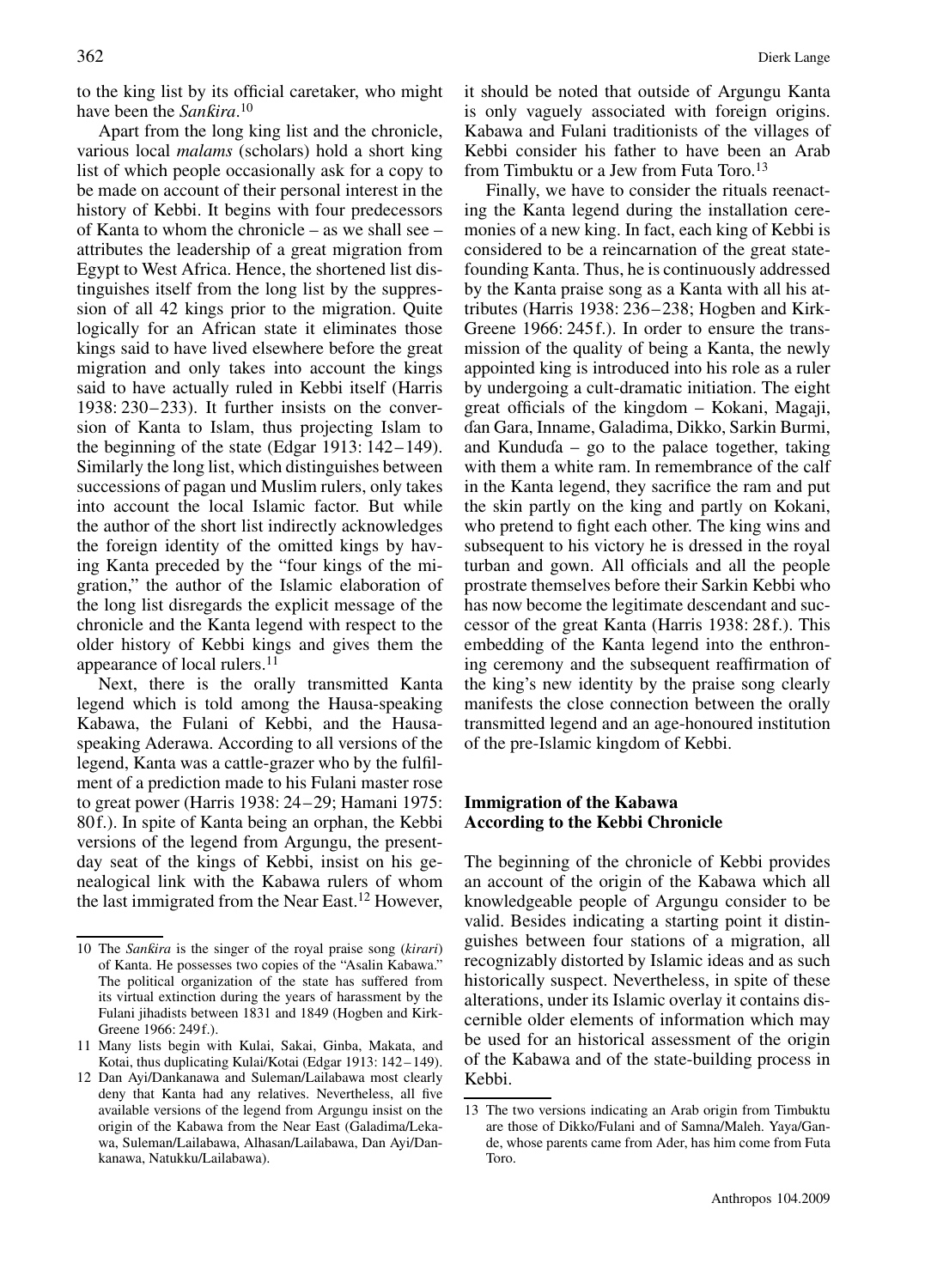

**Map:** The great migration of the Kabawa according to oral and documentary evidence.

According to the only available text of the Kebbi chronicle, the original home of the Kabawa was Mecca (Harris 1938: 230). Historians will at first sight suspect a religious bias behind this name – omitted by Hogben and Kirk-Greene (1966: 239) – but in view of its similarity with Makata, the epithet of the Mesopotamian Kanta (see below), they will be more careful – though still not subscribing to an origin of the Kabawa from the holy city of Islam.14 Moreover, a complete copy of the "Asalin Kabawa" has prior to Mecca the name of Maddayana whence the Kabawa are said to have originated. It clearly states, with respect to the origin of the Kabawa, that "they came out of Maddāyana" (daga Maddāyana suka fito).<sup>15</sup> Hassan Ghuni in turn provides in his

Anthropos 104.2009

"Ta'rīkh Kabi" the supplementary information that the people "came out of the fortress of Madayana"  $(kharaj\bar{u}$  *min hisn*  $M.d.y.n$ .<sup>16</sup> Usually the Arabic term *hisn* designates a "fortress," but when applied to the point of departure of a great migration it should rather refer to a "heavily fortified city" (Lane 1863–93/II: 586). Three versions of the Kanta legend likewise mention an origin of the migration from Madayana.17 On account of the departure from a "fortified town" it would appear that the ancestors of the Kabawa retreated from their original hometown after a military defeat.

Which town is referred to as Madayana? At first sight one might have thought that the town in ques-

<sup>14</sup> Similarly, the name of Mecca mentioned in the prologue of the *Dīwān*, may derive from Makāta (Lange n. d.).

<sup>15</sup> See manuscript (f. 1) in the possession of Imam Mohammadu. The three other available copies of the "Asalin Kabawa" have Mekka as the point of departure of the migration.

<sup>16</sup> The name in the "Asalin Kabawa" has an *alif* after the *dal*. The name in Ghuni (1850) omits the *alif* and has a  $y\bar{a}$ ' after the *dal¯* which can be read as a *hamza*.

<sup>17</sup> Dan Ayi/Dankanawa, Alhasan/Lailabawa, and Suleman/Lailabawa. The latter has "the town of the Prophet Shu'ayb" for Madayana.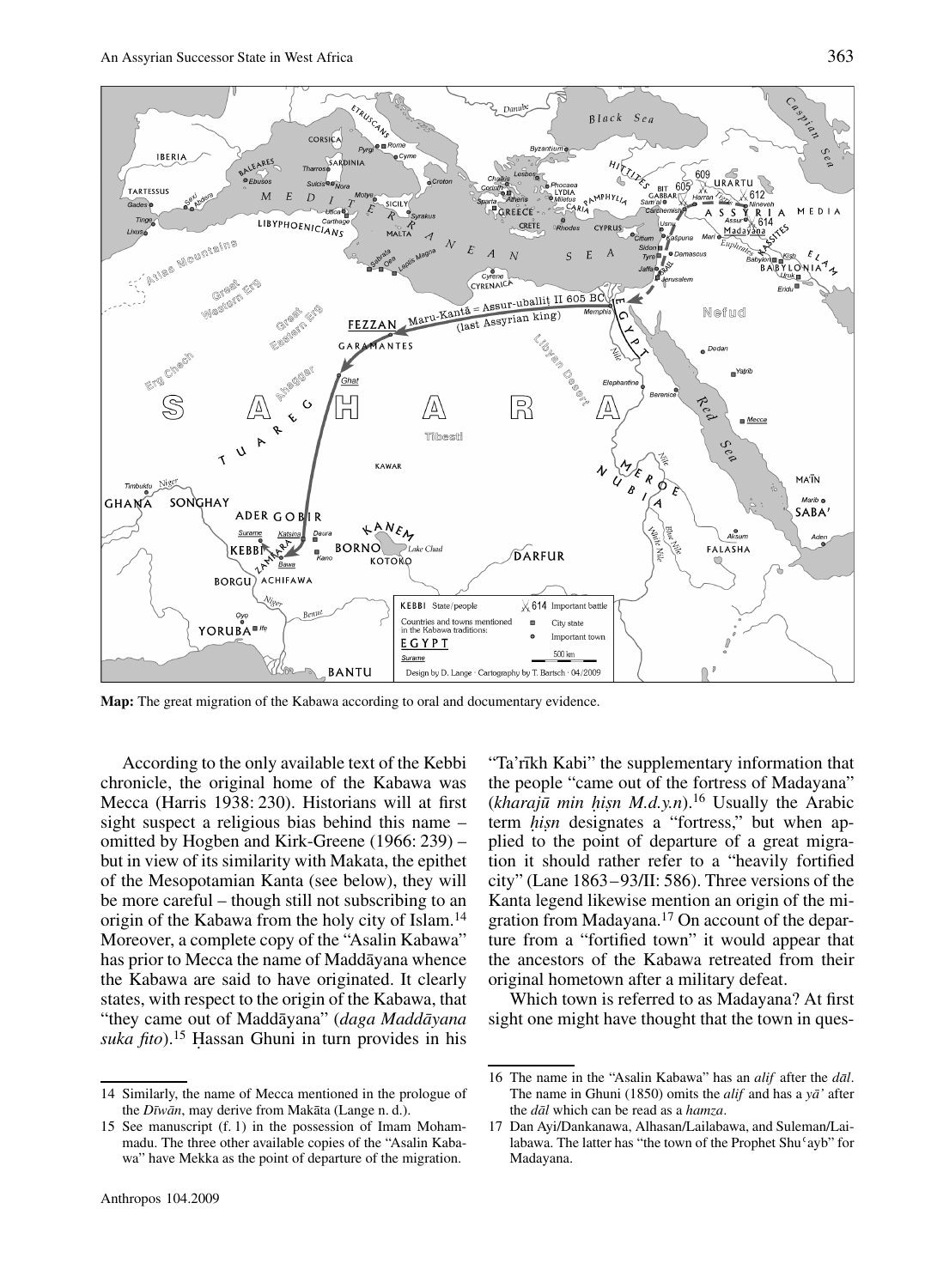tion was the capital of the Parthians and the Sasanians, which was first mentioned in Aramaic as Medīnāthā (the towns) in 211 B.C. and which was known to the Greeks as Ctesiphon and to the Arabs as Madā'in Kisra (cities of Kisra). $18$  On account of the phonetic closeness, the Arabic *mada'in* appears to be the most likely original form of Madayana. However, it is difficult to conceive of a migration of Persians from Ctesiphon having reached the Central Sudan in great numbers. In view of the destruction of a fortified city implied by the Kebbi chronicle, it appears more likely that we are dealing here with the Aramaic term *madînāh* (town) designating the capital town Nineveh of the Assyrian empire, the proper name of which might have been little known by the common people in the western provinces. This hypothesis is supported by information from the biblical books of Jonah and Judith according to which Nineveh was called the "great city" (Jon 3:3; 4:11; Jth 1:1). Similarly the "Table of Nations" has the reference to a "great city" of Assyria which many scholars think to be Nineveh (Gen. 10:12).<sup>19</sup> Hence, the exodus from a heavily fortified city would seem to correspond to the conquest of Nineveh by the Babylonians and Medes in 612 B.C. after a three months siege. Furthermore, the apparently plural form of Madayana  $(med\bar{m}\bar{a}th\bar{a}/m\bar{a}\bar{a}^{\prime}\bar{m})$  might refer to the conquest of all three capital cities of Assyria between 614 and 612 B.C. – Nineveh, the administrative centre, Nimrud, the military headquarters, and Assur, the religious metropolis. Parallel to al-Ya<sup> $\epsilon$ </sup>qub<del>i</del>'s account of the exodus of Noah's descendants from the land of Babylonia (ard Bābil) and to the Bayajidda legend's tale of the migration of the king's son from Baghdad with half of his father's troops, the Kebbi chronicle would, therefore, seem to begin its account of the origin of the Kabawa with an allusion to the flight of the remnant Assyrian army from the heartland of Assyria to the west to Harran and further to the south.<sup>20</sup>

The first station of the great migration mentioned by the chronicle following to the departure from Madayana is Mecca, a town to which the Kabawa were led by 'Uthman b. Mas'un and where they helped the prophet Ibrāhīm to build the Kaaba.

Apart from the Makata epithet of the great dynastic hero, the reference to Mecca seems to have been suggested by the resemblance of the proper name of the Kabawa to that of the Kaaba.<sup>21</sup> As the name of the leader to Mecca is derived from that of 'Uthman b. Maz<sup>*c*</sup>ūn, the companion of the Prophet, it must also be supposed that the reference to Nabi Ibrāhīm is based on the Koranic mention of Ibrahīm's and Ismā I's building of the foundation of the Kaaba.<sup>22</sup> Hence with respect to the reconstruction of the historical migration of the Kabawa, the information relating to Mecca must on different grounds be rejected as secondary.23

The second station of the migration was Egypt, where the Kabawa were led by Baranbaran. According to the chronicle, the first 39 kings, of whom the last nine are called by strange Hausa names, reigned in Egypt. The Kanta legends from Argungu tend to mention Egypt as a station on the way from Mecca to the Central Sudan. Only one version makes it the starting point of the migration.<sup>24</sup> In Egypt, the Kabawa are supposed to have received the prophecy of Shu<sup>*(ayb, according to which they*)</sup> were to rule over the whole world until the end of time (Ghuni 1850: f. 1). Since  $\text{Shu}'$  ayb came from Madyan in Arabia, the insertion of the prophet's name and his statement into the chronicle are obviously the result of the identification of the traditional Madayana with the Koranic Madyan (Koran n. d./VII: 85; /XI: 84). In fact, the prediction of perpetual rulership may have originally been based on a title or a remark indicating for the early kings of Kebbi not the promised but the actual rulership over the four directions of the world – as in the  $D\bar{v}w\bar{a}n$ of the sultans of Kanem-Bornu – which later became inconceivable (Lange 2009a: 7). Not knowing where to localize the ancestral kings of the Kabawa, the late chronicler might have been misled by the desert environment of the Koranic Madyan inappropriate for great rulers, thus removing the kings from their hometown Madayana and inventing for them a new residence in the fertile land of Egypt,

<sup>18</sup> The ruins of Ctesiphon are situated 20 km south of Baghdad (Streck, Madā'in, EI<sup>1</sup>/V: 77f.; Streck and Morony, Madā'in,  $EI^2/V$ : 948 – 950).

<sup>19</sup> Lipinski quotes in support of this opinion H. Gunkel, J. Skin- ´ ner, P. Heinisch, R. de Vaux, W. Zimmerli, and J. de Fraine (1966: 87).

<sup>20</sup> Levtzion and Hopkins (1981: 21); Palmer (1928/III: 133); Lange (2004: 290); Roux (1992: 375–379); Oates (1991: 163–171).

<sup>21</sup> Ghuni derives the name of the Kabawa from that of the  $Ka<sup>c</sup>aba$  (1850: f. 1). A monument of the Sasanian ruler  $\text{\r{S}}$  abuhr I (A.D. 240–270) with an important inscription is called *Ka*–*ba-yi Zardusht* (Yarshater 1983: 392).

<sup>22</sup> Wensinck, 'Othmān b. Maz'ūn,  $\left(EI^1/VI: 1011\right)$ ; Koran (n. d./ II: 127).

<sup>23</sup> A similar distortion of the original tradition by Islamic interference may be supposed to have affected the Kisra legends of Borgu (Lange 1993: 49–51) and the Nimrod/Oduduwa legends of the Yoruba (Lange 2004: 310).

<sup>24</sup> Alhasan/Lailabawa has two versions with respect to the origin of the Kabawa: that of his grand-father making them originate from Egypt and that of another informant mentioning Madayana.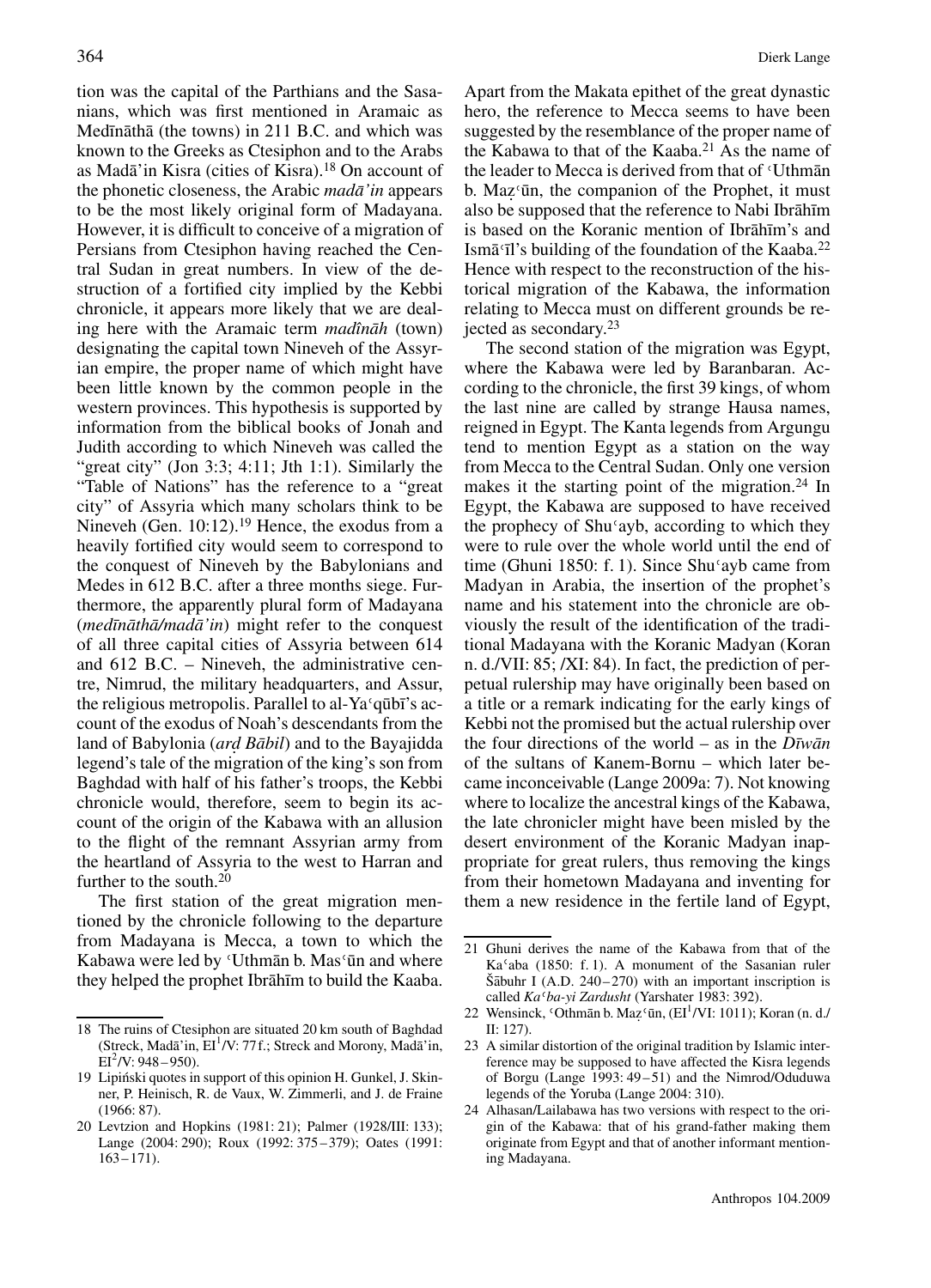originally just a minor station in their migration. As we will see from the analysis of the king list, there are good reasons to suppose that the first kings on the list ruled on account of the Kassite identity in Babylon and the late pre-African kings on account of their Assyrian identity in Nineveh.

The third station of the migration was Fezzan. At this point the chroniclers depicted a great migration through the Sahara and in order to give some flesh to their account they turned three late pre-Hausa kings of the list – Kotai (29), Ganbi (30), and Sakai  $(31)^{25}$  – into kings of the exodus and they mentioned a succession of titles. Thus Kotai/Kulai (29), the last ruler of Egyptian times according to the chronicle, got the title of Chendi and led the people to Fezzan where he continued to rule. His successor was Sakai (31) who again got the title of Chendi and continued to rule over Fezzan. Ginba (30) to whom the people gave the title of Magaji moved with the Kabawa from Fezzan to Ghat and thence to Bawa in southern Katsina. As we have seen, the king lists have the three "migratory kings" in a position before Maru-Tāmau (32) and Maru-Kantā  $(33)$  and the nine Hausa kings (nos.  $34-42$ ), and they ascribe to them a slightly different sequence: Kotai (29), Ganbi (30), and Sakai (31). The reason for attributing them the leadership of the great migration through the Sahara was probably still remembered at that time, and it was originally close to the final position among the rulers of the imperial home country. Maru-T $\bar{a}$ mau (32) and Maru-Kantā  $(33)$ , the formerly real final kings, were apparently left in their position before the Hausa kings in order to keep them sufficiently distant from the orally known Kantā (44), and thus to avoid any confusion between the foreign and the local Kanta. But in fact, if we combine the migration concept of the chronicle with the sequence of names in the king lists, we reach the conclusion that if any king has to be pointed out as the actual leader of the great migration, it should be Maru-Kantā (33). The minor title of Chendi, which does not exist in Hausa, may originally have referred to Kanta/Sargon as "the one of the *entu* priestess" (Akk. *ša enti*). Such a derivation is supported by the fact that the major priestess of Kebbi still holds the title of *eni* (Harris 1938: 354; Lange 2004: 174). Magaji, on the other hand, is a common Hausa title, now signifying "heir." Perhaps derived from Northwest Semitic *mqdš*, "sanctuary" (DULAT/II:

25 The numbering is according to the king lists which place Kotai (29), Ganbi (30), and Sakai (31) before Maru-Tāmau (32) and Maru-Kantā (33) and the nine Hausa kings (nos. 34 to 42).

Anthropos 104.2009

568; HALAT/II: 591f.), it would appear to have designated a "priest" in pre-Islamic times (Lange 2004: 181).

The fourth and last station of the migration mentioned by the chronicle is the village of Bawa in southern Katsina, where Kantā (Ta'rīkh Kabi) or Muhammadu Kanta (Asalin Kabawa) was born. According to the chronicle, there were two kings in Bawa, first Makāta (43) b. Ginba and then Kutai b. Ginba.26 The hero left Bawa after a son of Kutai, his elder cousin, had been chosen to become the successor to Kutai.<sup>27</sup> Not having succeeded to the ancestral kings of the Kabawa, Kanta left his people and went to the later Kebbi, where he was likewise offered the title of Magaji which he refused. Having received the title of Sarkin Kebbi instead, he began his career as an empire builder: he erected the capital Surame and led military expeditions in all directions. During a war with Daura he was wounded and died in Rimin âan Asita, from where his body was carried to Surame to be buried there.<sup>28</sup> On the reign of Kanta there is a considerable agreement between the chronicle and the Kanta legends with respect to the building of Surame, the wars, and the death of the hero.<sup>29</sup> However, as we will see, the legendary Kanta was an historical nobody (see below). As for the Hausa title *sarki*, it should be noted that it is derived from the Akkadian title *šar kiššati* which was indeed first used by Sargon of Akkad (Seux 1967: 308, n. 233; Lange 2008a: 99).

In conclusion, it appears from the early part of the Kebbi chronicle that the traditionists of Kebbi were convinced that their ancestral kings had ruled over a powerful kingdom before the great migration to the Central Sudan. The capital city from where their ancestors came was Madayana, a city called in Aramaic "the towns." It more likely corresponded to the central towns of Assyria than to Mada'in Kisra of the Parthian and Sasanian periods. For this and other reasons the ancestral kings of Kebbi had certainly been ruling in Mesopotamia and not in Egypt, a country crossed by the migrants on their

<sup>26</sup> When the chronicler realized that Kutai (29) was identical with Kutai (43a), they changed the first name into Kulai (29).

<sup>27</sup> Harris (1938: 233f.). Ghuni gives no reason for the appointment of Kutai (1850: f. 4).

<sup>28</sup> Harris (1938: 235); Hogben and Kirk-Greene (1966: 244f. – death at Jiriwa); Arnett (1922: 14 – death at Jirwa/Zurmu).

<sup>29</sup> Apart from the Argungu versions of the legend, other versions also relate the story of the building of Surame (Dikko/ Kura and Samna/Gande). Bello mentions the wounding, the Rara and Sanma Gande). Beno members are wounding, the death, and the burial in Surame (Arnett 1922: 14) and 'Abd al-Qādir notes the story of the sand brought by Tuareg from Tinshama (Palmer 1916: 263). The story of sand or water brought by Tuareg is also known to Suleman/Argungu and by Samna/Gande.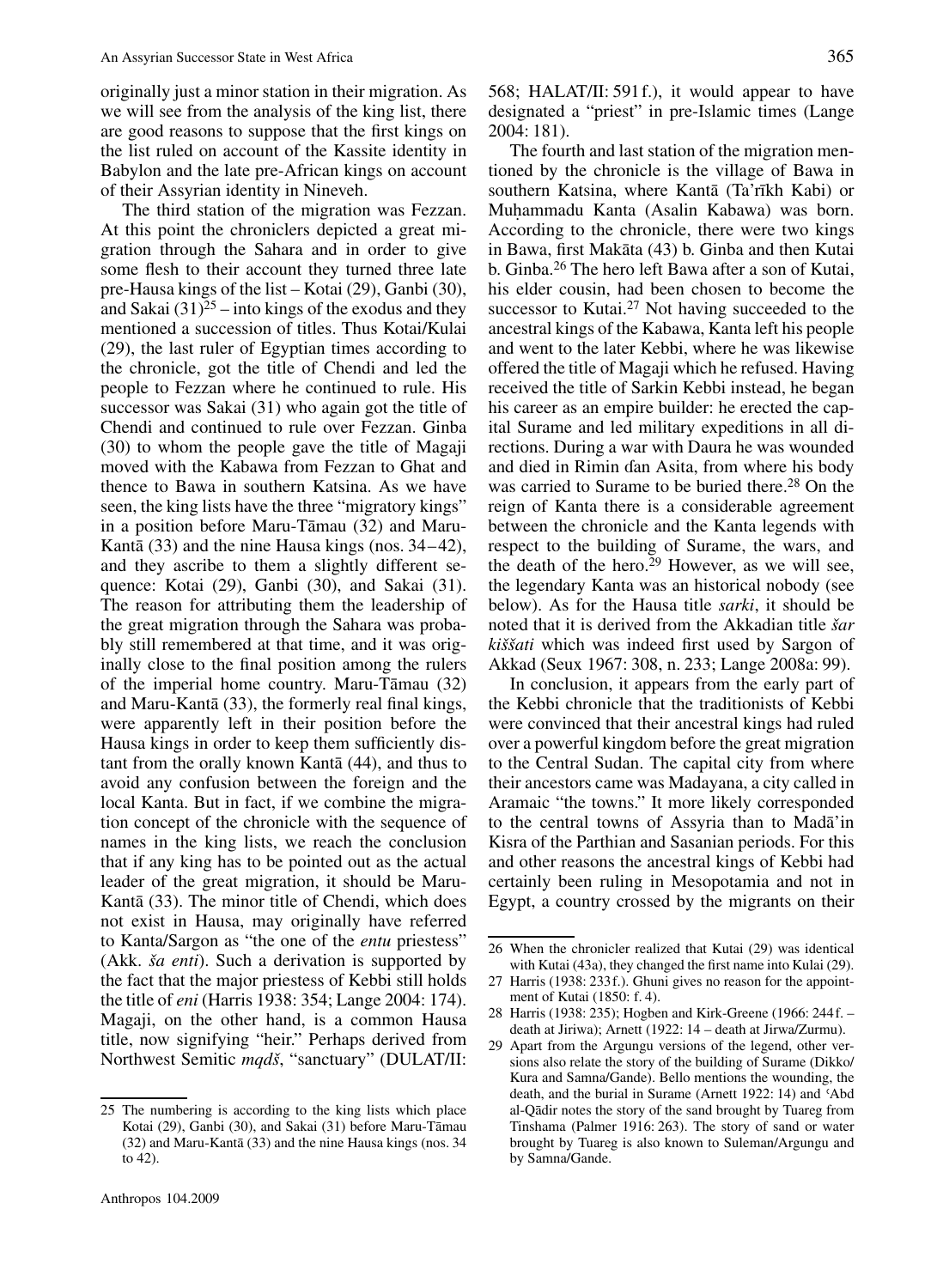way to the Central Sudan. Situated on the way to Mecca, Egypt was better known to the Muslims of Kebbi in later times, and, therefore, eclipsed the memory of the former ancestral home lying further to the east. As for the name of the great leader of the exodus from the Near East to the Central Sudan, the original tradition most likely had the name Maru-Kantā  $(33)$ , which is in the final position of the ancient Near Eastern section of the Kebbi king list (see below), instead of Kotai (29), Ganbi (30), and Sakai (31).

#### **The Kanta and the Sargon Legend – Two National Sagas Compared**

The Kanta legend is widely known among the Hausa-speaking Kabawa, the Fulani cattle herders living in and near Kebbi, and the Hausa-speaking people of Ader, north-east of Kebbi.<sup>30</sup> In Kebbi, where the kings consider themselves as descendants and incarnations of Kanta, it is closely linked to kingship. Providing legitimacy to the rulers, it is particularly cherished by the two royal clans, the Lekawa and the oppositional Lailabawa. There is no other historical legend of similar importance told among the people (Lange 1995: 351–358).

All the available versions of the Kanta legend deal with the amazing rise of an orphan to a powerful ruler. They relate the story of Kanta who grew up without mother and father by herding cattle for a Fulani master.31 The young hero happened to hear the prediction made by a *mallam* to his master, according to which the person who slaughters a newborn calf from a certain cow, drinks from the cow's milk, and sits on the hide of the calf will take over the world and become a great ruler.<sup>32</sup> In the absence of his master, Kanta fulfilled the prediction and became a powerful boxer, defeating everybody. He

gathered a great following, boasted of himself as "being the slave of the Fulani",<sup>33</sup> overcame the Fulani, built Surame, was acclaimed as Sarki (king) of Kebbi, and made war in all directions until he was finally killed and mysteriously buried in his capital (Harris 1938: 26–28; Hogben and Kirk-Greene 1966: 240f.).<sup>34</sup> The importance of the legend for the kings of Kebbi is shown by the enthroning ceremony, which reenacts the main elements of the cow story. With this cult-dramatic endorsement of history, the new king becomes the reincarnation of his illustrious predecessor.<sup>35</sup>

As a state saga providing legitimacy to a usurper, the Kanta legend of Kebbi may be compared to the Sargon texts of Mesopotamia which relate the rise to power of Sargon, the founder of the Akkadian empire (Lewis 1980: 275; Edzard 2004: 207f.). The Sumerian king list describes Sargon of Akkad (2334–2279) as a date grower and cupbearer of Ur-Zababa who became independent, founded his own city, Akkad, and finally, having defeated and captured Lugalzagesi, became suzerain of all Babylonia (Jacobsen 1939: 111, 178f.). The text Sargon-Lugalzagesi depicts the hero as the son of La'ībum who was employed by the pastoral king Ur-Zababa of Kish. After a number of lost lines, we learn that he confronted Lugalzagesi, the king of Uruk, and then the text is broken off (Güterbock 1934: 37f.). The Babylonian chronicle of the temple Esagila claims that Sargon's rise to kingship was the result of his refusal to execute a royal command by Ur-Zababa to exchange a libation sacrifice for Marduk, and that the god's favour was bestowed on him for this reason (Güterbock 1934: 54f.). During the reign of Sargon II (721–705) there was a revival of interest in his great namesake who had ruled one and a half millennia previously, and there was the same need to foster an illusion of legitimacy for a king whose origins were questionable (Lewis 1980: 103). Therefore, it is generally supposed that the Sargon-birth-legend was written down at the time of Sargon II (Lewis 1980: 2f., 104–107; Van de Mieroop 1999: 71f.). The partially lost text of the legend provides a brief account in the first person of the rise to power of Sargon of Akkad: his fa-

<sup>30</sup> During field research in 1990, the author collected eight versions of the Kanta legend in Kebbi and a ninth was recorded for him in Ader (Niger Rep.). The Kebbi material includes a Lekawa version (Galadima Alhaji Umaru), two Lailabawa versions (Suleman Wanke, Alhasan), two Dankanawa versions (Dan Ayi, Natukku), two Kebbi versions recorded near the old capital Surame (Limam Gande, Samna Maleh), and a Fulani version (Dikko Kura). The Ader version is from Mai Kornaka near Dakoro.

<sup>31</sup> The dynastic versions of the legend told in Argungu awkwardly combine the noble ancestry of the local Kanta – as attested by the king list and the chronicle – and the cow story (Galadima/Lekawa, Suleman/Lailabawa).

<sup>32</sup> Versions of Imam Yaya/Gande and Alhassan/Lailabawa. Galadima/Lekawa and Suleman/Lailabawa only mention the worldwide fame. In Ader it is said that he will become the greatest man in the world (Hamani 1975: 80).

<sup>33</sup> This detail is mentioned by Bello (Arnett 1922: 13) and 'Abd al-Qādir (Palmer 1916: 263) and confirmed in Ader (Hamani 1975: 81), but its validity is denied in Argungu (Hogben and Kirk-Greene 1966: 241, n. 1; Suleman/Lailabawa).

<sup>34</sup> The rise from humble origins is confirmed by Bello and 'Abd al-Qadir (Arnett 1922: 13; Palmer 1916: 263). According to ¯ Suleman/Lailabawa, Kanta was given the title *sarkin sarakuna* (king of kings).

<sup>35</sup> For some details of the rituals see above. Further information is provided by Harris (1938: 28f.).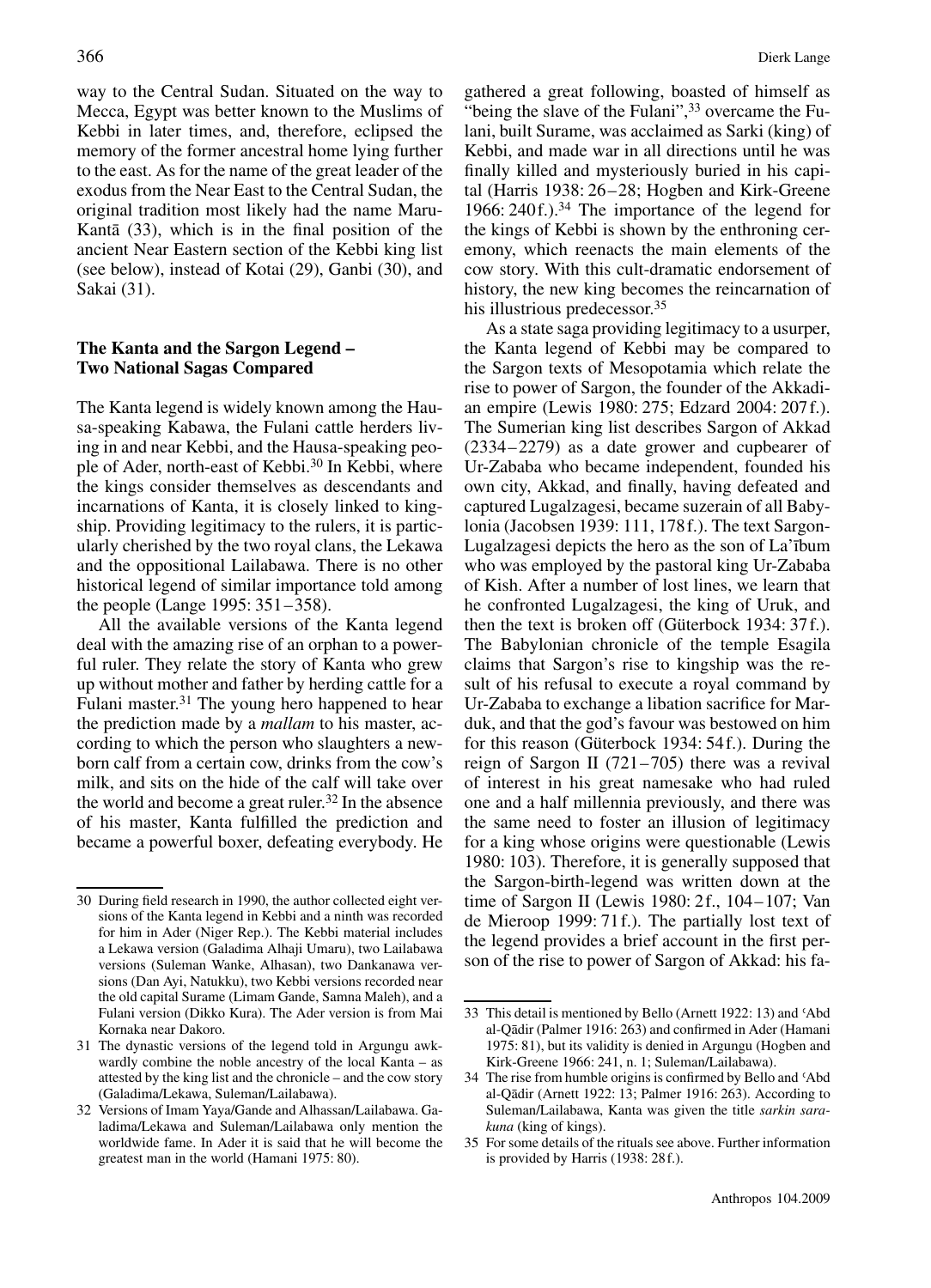ther was unknown and his mother was a high priestess (*entu*); he was exposed by his mother in a basket on the river Euphrates, which floated along until it reached a gardener named Aqqi, who lifted it out with his water bucket. Aqqi adopted the infant and later taught him to be a gardener. During his career as a gardener, Sargon formed a liaison with the goddess Ištar, resulting in his elevation to the throne and his establishment of an empire (Lewis 1980: 24–29, 152). Judging from the numerous textual testimonies, there were in all likelihood also orally transmitted versions of the Sargon tale, which must have been widely known among the people of Mesopotamia (Lewis 1980: 2–23, 130–134, 274f.; Van de Mieroop 1999: 60–75). The cult of the deified Sargon even outlived the Assyrian and Babylonian empires because offerings were still made to Sargon as a god during the Persian period (Van de Mieroop 1999: 64).

The parallels between the Sargon and the Kanta legends concern the miraculous rise of a humble orphan, the adoption of the boy by a charitable master, the boy's work in a subservient position, the unfaithfulness of the young man towards his master but his faithfulness towards the divine requirement, the foundation of his own capital, the victories in many battles, and the rise to rulership over an empire (Lange 1995: 351–358). These similarities show a certain degree of correspondence between the two legends, but taken alone, they do not prove that there was continuity between the Assyrian empire and the Kebbi state. However, the major difference between the two legends existing in different environments – in Mesopotamia the aquatic and in Kebbi the pastoral milieu – can perhaps be explained by reference to the tale of Cyrus. In the version recorded by Herodotus, Cyrus was raised by a king's herdsman and later defeated that king and thus established his own empire (1971/I: 108– 130). Since the tale of Cyrus seems to have been influenced by the environment of Persia, the Kanta legend, though closer to the Sargon legend, may likewise have adopted the pastoral element from the different environment in Kebbi.<sup>36</sup> If the continuity between the Assyrian and the Kebbi legend can be sustained by further evidence, the transmission of the legend would show that the state-building immigrants brought with them the tradition of a common ancestral ruler called Sargon/Kanta. In that case, it would follow that instead of being the result of purely local interactions, the state of Kebbi corresponded to a secondary state foundation.37 With respect to the indigenous population, the promotion of the Sargon tale to a state legend would be indicative of the special need for legitimacy on part of foreign invaders who erected a new polity after having conquered and subdued the autochthonous inhabitants. Hence, the foundation of a conquest state by foreign invaders may have been the main motivation for the amplification of an important but not exclusive historical tradition to a powerful state legend.

#### **Kanta as Sargon in the Kebbi King List**

Any attempt at identification of the state founder of Kebbi has to take into account the successive names mentioned in the king list and hence also in the chronicle of Kebbi. Most significant in this respect is the name Kanta which is mentioned in the king list in four different instances by sometimes purposely modified forms. Onomastic analysis of these four names will show that the king list was drawn up in a conscious effort to record historical facts and to transmit them to future generations.

Before considering the details of the king list, it should be noted that the name Kanta corresponds to that of Sargon, which is the Hebrew form of the Akkadian name *šarru-k¯ınu* (Isa. 20:1; Lange 1995: 353). On account of the usurpation of power by its two bearers, the name is often read *šarrukēnu*, "legitimate king" (Grayson 1991: 87; Nissen 1999: 60), though the alternative reading *šarru-k¯ınu* (the king is the true one) should also be considered (Lewis 1980: 30; Edzard 2004: 78). Two recent Mesopotamian kings – Assurbanipal and Nebuchadrezzar – are occasionally referred to as *šarru ki-na-a-ti*, an epithet meaning "king of rightful things" (Seux 1967: 308; CAD/VIII: 384). In view of the truthfulness of Sargon with respect to the proper sacrifice for Marduk and the subsequent divine favour leading to Sargon's rise to supreme power, as expressed by the Esagila temple chronicle, such a royal epithet may in the popular mind most appropriately designate the great upstart king.38 The name Kanta, therefore, seems to correspond to an abbreviated popular form of the name

<sup>36</sup> Lewis points out that the exposed hero tale, an element only indirectly deducible from the cow legend, was widely known in the ancient world between Rome and India (1980: 149– 210).

<sup>37</sup> Having first argued that the Sudanic states were the result of conquests by invaders from post-Meroitic Nubia (1975: 52f.), Oliver and Fage later suggested that the building of states was the result of the infiltration of peasant communities by pastoralists (1988: 38).

<sup>38</sup> See also the epithet *ki-i-ni/nu* applied in letters to Sargonid kings (Seux 1967: 297, n. 181).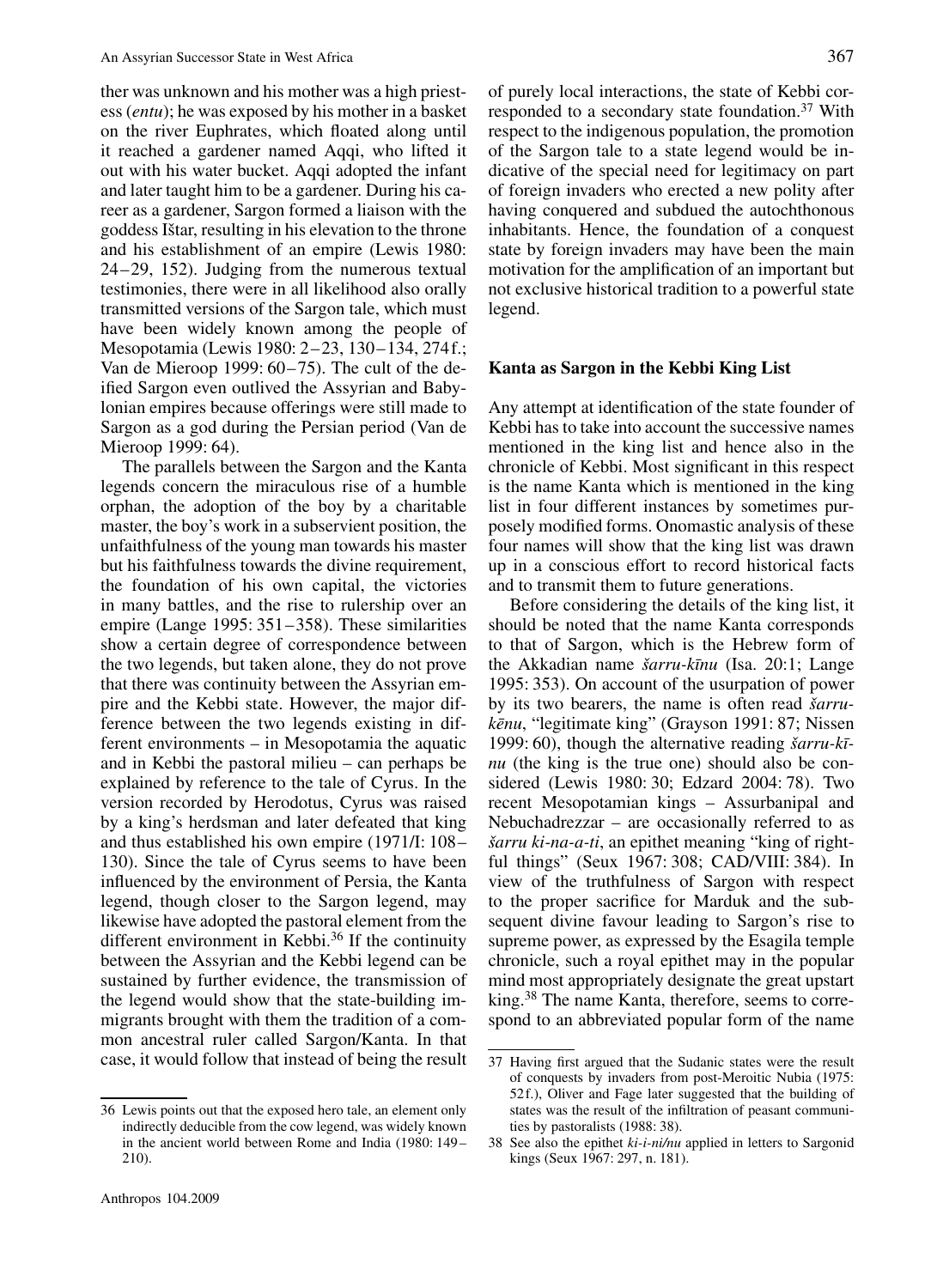Sargon, which by the elimination of *šarr* (king) in Africa – when the proper meaning of the term had been forgotten – would have been reduced to *kina-a-ti*/Kanta. This etymology is partly supported by the Kanta legend, which in the Islamic context has precisely preserved the element of the hero's obedience towards the solemn prediction, in this case the premonition concerning the birth of a calf by a certain cow and the necessary execution of the divine requirement.

First of all, the name Kanta can be discerned in the Kebbi list in the form Muhammadu-na-Makāta  $(17)$  "Muhammad of Makāta." If the list is written in chronological order at all, the name Muhammad must at this level be the result of a late substitution, since proper Islamic names only appear in the king list after Kantā  $(44)$ . Other names like Zaydu  $(16)$ , Sulaymāna (18), 'Abdū (20), 'Alī (21), and 'Usmān  $(22)$  – not 'Uthman – are apparently Islamic but being followed by a great number of non-Islamic names (nos. 23–42), this impression could be the result of the similarity of earlier Semitic names with Arab-Islamic names. More direct evidence for the equivalence of the first Muhammad of the list with \*Kanta/Sargon is provided by the addition of *na Makāta*. The fourth Kantā (44) in the list is presented as the successor of Mak $\bar{a}$ ta (43) and the chronicle has this Kanta in most versions as the son of Makāta (Harris 1938: 233; Hogben and Kirk-Greene 1966: 239). Likewise the royal praise song calls Kanta "the heir to the house of Makata," while according to the dynastic versions of the Kanta legend the name of his father was Mukata.39 In the king list the name Makata itself appears only twice, first in connection with Muhammadu  $(17)$ and second as the predecessor of Kanta  $(44)$ . The author of the chronicle realized this doubling and, therefore, changed the name of the first *na Makāta* to *na Makākē*.<sup>40</sup> Similarly the Kanta praise song has "Borin (?) Bagasa *na Arkar*," which means perhaps "man of Bagdad of Arkar/Arku", *arkû* in Akkadian "second" designating in Kanem-Bornu Assuruballit  $II^{41}$  On account of its strange genitival sign *na* and its apparently feminine ending, *Makāta* most likely does not refer to a normal male name,

but rather by the adjunction of a locative prefix *ma*to the name of the capital city Akkad. Indeed, the most common epithet of Sargon I subsequent to the foundation of a new capital city was LUGAL a-ga-dè<sup>ki</sup> "king of Akkad" (Lewis 1980: 36). It would be quite plausible if the Hausa form *na Makāta* was derived from Akk. *ša ma-agade* (the one of Makata/Akkad).42 In that case, parallel to *mqdš* (sanctuary), i.e., the "holy place" – which has the same prefix *m-* – the locative *ma-* would single out Akkad as a specific, perhaps holy city.<sup>43</sup>

Secondly, we must for similar reasons expect the name Muhammadu *farft* (26) "Muhammad the strong" to refer likewise to a ruler called Sargon. Indeed, the Hausa term *farfī* (strong) seems to translate the Akkadian *dannu* (strong) which in Kanem has given rise to the most frequent royal name Dunama, "the possessor of *dúno* (Kan.: strength)" (Lange 2009a: 13f.). In Babylon and Assyria *šarru dannu* (strong king) was one of the most frequent royal epithets (Seux 1967: 68–70). One might think that in this second \*Kanta was Sargon II (721– 705), who on account of his conquest of Samaria and his creation of the totally new royal city Dûr Šarrukîn might have been distinguished by the Akk. epithet *dannu*, translated in Hausa by the qualifier *farfī*. However, the position of Muhammadu *farfī* (26) in the second section suggests identification with the first Sargon of the Assyrian king list (see below).

Next, we find the name Kanta in the form Maru-Kantā  $(33)$  following Maru-Tāmau  $(32)$ . These two names are particularly relevant for the analysis of the Kebbi king list as a document of ancient Near Eastern kings, because both contain as a prefix the Akkadian term *māru* (son) indicating filiation, which often appears in Mesopotamian king lists.<sup>44</sup> As a prefix of royal names the word  $m\bar{a}r$  is in West Africa likewise found in Mārī-Jāta, the name given by Ibn Khaldūn to Sundiata (Levtzion and Hopkins 1981: 333f.), and in four names of kings of the Sonni dynasty which Leo Africanus considers to be of Libyan origin (al-Sa $\overline{d}$  1898: 3f./6; Épaulard 1956/II:  $462$ ).<sup>45</sup> In view of the traditional separation of Mesopotamia into Babylonia in the south and Assyria in the north, one might expect

<sup>39</sup> Harris (1938: 238); Hogben and Kirk-Greene (1966: 246). Only the dynastic versions of the legend provide a name for Kanta's father (Galadima/Lekawa; Suleman/Lailabawa).

<sup>40</sup> Harris translates the name as "the man who was always lying down" (1938: 231). The Zamfara chronicle also has *na Makākē* and bears, therefore, witness to a late scholarly loan from Kebbi (cf. Krieger 1959: 41).

<sup>41</sup> CAD/I, 2: 236; Burstein (1978: 38); Lange (2009a: 8; n. d.). Harris translates *Borrin Bagasa, na Arkar* as "scatterer of armies, of Arkar" (1938: 238).

<sup>42</sup> The etymology of Akkad is unknown (Lewis 1980: 36f.).

<sup>43</sup> For *mqdš* see DULAT/II: 568; HALAT/II: 591f.; Krahmalkov (2000: 306f.).

<sup>44</sup> CAD/X, 1: 308–316; Grayson, RLA/VI: 92–120. In the Assyrian king list *māru* appears 74 times (Grayson, RLA/VI: 103–115).

<sup>45</sup> In favor of the Libyan, i.e., foreign, origin of the Sonni it may further be argued that their title derives from Sem. *šanu* "second, vice" (CAD/VII, 1: 397f.).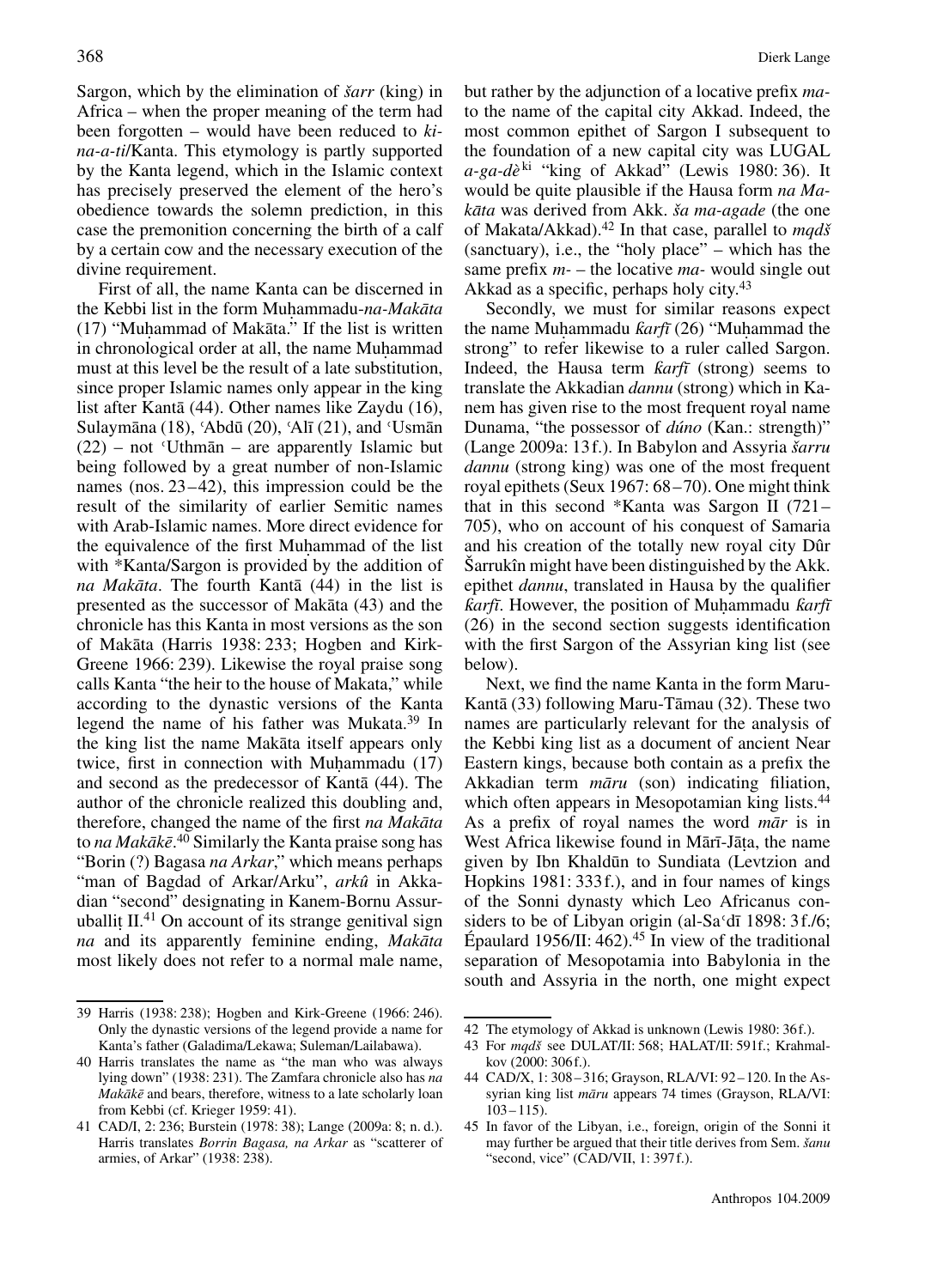that Tāmau or Tammûz/Dumuzi stand for Babylonia and Kanta/Sargon of Akkad for Assyria.46 However, such an exclusive attribution of Kanta to Assyria does not take into account that the Sargon legend was also popular in Babylonia (Lewis 1980: 2f.; Van de Mieroop 1999: 63–75). Instead, it may be suggested that the names Maru-Tāmau and Maru-Kanta refer to the great adversaries in the ¯ final combat leading to the destruction of the Assyrian empire, the Babylonian king Nabopolassar  $(626-605)$  and the last Assyrian ruler Assur-uballit.  $(612-609)$ . At this point, just before the nine Hausa names (nos. 34–42), the king list, therefore, seems to set a final point, which is more historically than politically motivated, under the enumeration of ancient Near Eastern kings, before it continues with the African kings.

Finally, the Kebbi king list comprises in the fourth instance the name Kantā  $(44)$  preceded by that of Makata  $(43)$ . It thereby clearly transforms the notion of Makata to the name of a king and it insinuates that this king was the father of Kanta. Although both versions of the chronicle introduce an additional Kutai/Kotam corresponding to Kutai (29) of the king list – a name changed into Kulai or Qudhai $47$  – they do not fully agree on the relationship between Makata and Kanta: while the "Asalin Kabawa" turns Kanta into a son of the "great Makāta" (Makāta babba), the "Ta'rīkh Kabi" omits any indication of parentage.48 Nevertheless, there is no doubt that at this point the author of the king list uses the oral traditions of Kebbi which present Kanta, and secondarily also the enigmatic Mukata as local rulers. Indeed, once the memory of the home country of the immigrants had faded into a vague abstraction, the transfer of the Sargon/Kanta legend from its original environment in the ancient Near East to Africa long ago created the necessary conditions for the rise of the purely fictitious figure of a great state builder on African soil.

Hence, the sequence of the four – partly reconstructed – Kanta names within the king list of Kebbi corresponds to a clear historical sequence leading from the empire builder Sargon of Akkad (2334–

last Assyrian king Assur-uballit  $(612–609)$ . In the chronicle, the third naming of Kanta/Sargon is followed by those kings – Kulai/Kotai (29), Sakai  $(31)$ , Ganbi  $(30)$  –, who are supposed to have led the great migration from the east through the Sahara to Katsina and Kebbi. Ironically, the name Kanta, which figures for the first time in a clearly recognizable form in the fourth instance, is the only Sargon/Kanta who never existed as a real king. Having intensively studied the history of Kebbi, the British administrator P. G. Harris aptly noted that the first Sarkin Kebbi "was a nobody" (1938: 24). In view of the historically founded sequence of Kanta names, there are good reasons to believe that contrary to this nobody not only his earlier namesakes but also the other names in the Kebbi list designate historical kings who had ruled in the ancient Near East.

#### **The Kebbi King List and Its Four Early Sections Concerning Ancient Near Eastern Rulers**

Historians consider the king list of Kebbi a spurious document which does not deserve to be taken seriously. Although several published versions of the list were at their disposal, they did not use it for their reconstruction of Kebbi history.49 Instead, they preferred to rely on the near contemporary accounts of the two chronicles of Timbuktu, referring to the rebellion of Kanta against Songhay overlordship at the beginning of the sixteenth century (al-Sa'dī 1898: 78/129; al-Ka'ti 1913: 339), thus truncating the history of Kebbi by many centuries (Hogben and Kirk-Greene 1966: 238–246; Lange 1991: 142–148). On the basis of historical considerations, four different sections of the king list may be distinguished, which directly or indirectly confirm the relationship with the Assyrian empire, supported by the chronicle's account of a migration from Madayana to Kebbi and the transfer of the Sargon legend to West Africa.

The first section of the Kebbi king list (see Table 1) extends over the first fourteen names from Burunburun I (1) to Kututuru (14). From comparisons with king lists of the ancient Near East, it appears that these names – without regard for three unidentified names – refer to kings from four different nations: four Kassites, two Urartians, two Aramean, one Assyrian, one Babylonian,

<sup>46</sup> For the traditional figure Dumuzi/Tammûz in the Central Sudan, see below.

 $47$  As in the case of Makāta > Makākē the chronicler tries to eliminate inconsistencies here by introducing minor differences between reduplicated names. Since each name was taken into account very carefully, it is clear that the list as a whole was considered to be a highly significant historical document.

<sup>48</sup> Instead of Kutai, Harris calls the additional king between Makata and Kanta Kotam (1938: 232) and Hogben and Kirk-Greene call him Kutai (1966: 240).

<sup>49</sup> Mischlich und Lippert (1903: 196–198); Edgar 1913: 141f.); Rattray (1913: 16–21).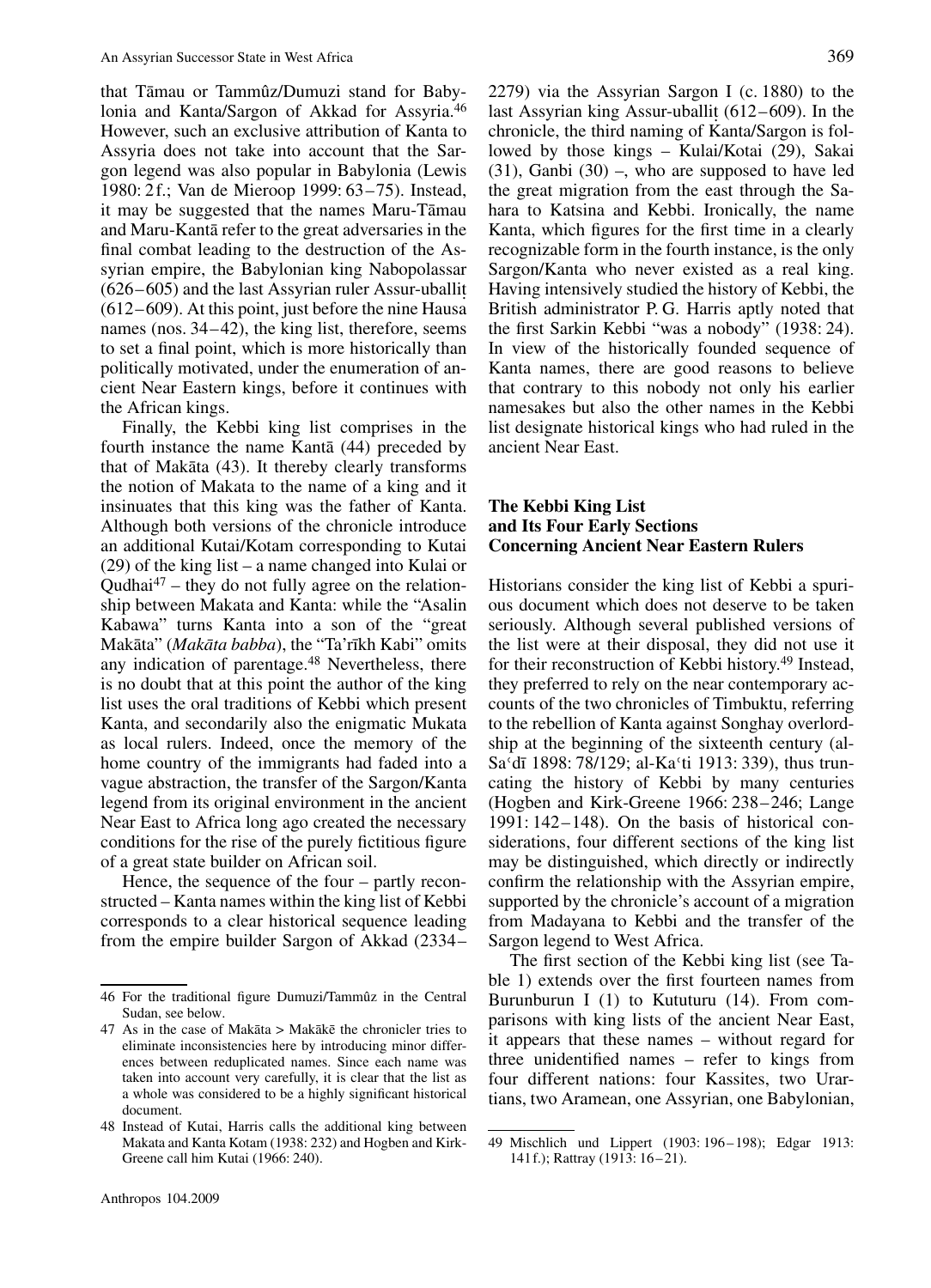| Position     |                                                 | Kings in the Kebbi list                                                      | <b>Ancient Near Eastern Kings</b> | <b>Identity and Chronology of the Kings</b>                                                                                                                                                                            |  |  |  |  |  |  |
|--------------|-------------------------------------------------|------------------------------------------------------------------------------|-----------------------------------|------------------------------------------------------------------------------------------------------------------------------------------------------------------------------------------------------------------------|--|--|--|--|--|--|
| $\mathbf I$  |                                                 | IDENTIFICATION OF THE KEBBI STATE BUILDERS BY THEIR ANCIENT KINGS (600 B.C.) |                                   |                                                                                                                                                                                                                        |  |  |  |  |  |  |
| 1<br>2<br>3  |                                                 | <b>Burunburun I</b>                                                          | Burnaburiaš I                     | 10th Kassite king (c. 1510)                                                                                                                                                                                            |  |  |  |  |  |  |
|              |                                                 | Argūji                                                                       | Argišti I                         | 4th Urartian king (785-760)<br>2nd ruler of Damascus (c. 890)<br>1st Urartian king (c. 840-830)<br>Dynastic founder of Sam'al (10th cent.)<br>9th and 10th legendary king of Assyra<br>1st Kassite king (c. 1740)<br>? |  |  |  |  |  |  |
|              |                                                 | Tabāri                                                                       | Tabrimmon                         |                                                                                                                                                                                                                        |  |  |  |  |  |  |
|              | 4<br>Zartai<br>5<br>Gūbarau<br>6<br>Dundun-fānu |                                                                              | Sarduri I                         |                                                                                                                                                                                                                        |  |  |  |  |  |  |
|              |                                                 |                                                                              | Gabbaru                           |                                                                                                                                                                                                                        |  |  |  |  |  |  |
|              |                                                 |                                                                              | Didānu, Hanû                      |                                                                                                                                                                                                                        |  |  |  |  |  |  |
| 7<br>8       |                                                 | Gātāmā                                                                       | Gandaš (Gadaš)                    |                                                                                                                                                                                                                        |  |  |  |  |  |  |
|              |                                                 | <b>Bardau</b>                                                                | $\overline{\mathcal{L}}$          |                                                                                                                                                                                                                        |  |  |  |  |  |  |
|              | 9                                               | <b>Kudamdam</b>                                                              | Kadašman-(Enlil II?)              | 25th Kassite king (1279–1265)?<br>27th Kassite king (1255–1242)<br>$\overline{\cdot}$                                                                                                                                  |  |  |  |  |  |  |
|              | 10                                              | Shiryā                                                                       | Šagarakti-šuriaš                  |                                                                                                                                                                                                                        |  |  |  |  |  |  |
|              | 11                                              | Bādauji                                                                      | ?                                 |                                                                                                                                                                                                                        |  |  |  |  |  |  |
|              | 12                                              | Karfau                                                                       | $\overline{\mathcal{L}}$          | $\gamma$                                                                                                                                                                                                               |  |  |  |  |  |  |
|              | 13                                              | Dur-ƙushī                                                                    | Simu-dâr                          | 23th king of <b>Kish</b> (c. 2370)                                                                                                                                                                                     |  |  |  |  |  |  |
|              | 14                                              | Kututuru                                                                     | Kuter-Nahhunte I                  | 28th king of Elam (1730-1700)                                                                                                                                                                                          |  |  |  |  |  |  |
| $\mathbf{I}$ |                                                 | KINGS OF THE EARLY MESOPOTAMIAN EMPIRES (2350-1600 B.C.)                     |                                   |                                                                                                                                                                                                                        |  |  |  |  |  |  |
|              | 15                                              | Tāmau                                                                        | Dumuzi/Tammûz                     | 5th antediluvian king of Sumer                                                                                                                                                                                         |  |  |  |  |  |  |
|              | 16                                              | <b>Zaudai</b>                                                                | Lugalzagesi                       | Only king of Uruk III dynasty (2350)                                                                                                                                                                                   |  |  |  |  |  |  |
|              | 17                                              | *Kantā na Makāta                                                             | Šarru-kîn/Sargon                  | Founder of Akkad. empire (2334-2279)                                                                                                                                                                                   |  |  |  |  |  |  |
|              | 18                                              | Sulaymāna                                                                    | Šulgi or Solomon                  | Major king of Ur III dynasty (2094-2047);<br>or Israelite king, son of David (10th century)                                                                                                                            |  |  |  |  |  |  |
| 19           |                                                 | Hamar-kūma                                                                   | Hammurabi                         | 6th king of Babylonia (1792-1750)                                                                                                                                                                                      |  |  |  |  |  |  |
| Ш            |                                                 | KINGS OF THE PERIOD OF NORTHERN MESOPOTAMIAN HEGEMONY (1600-1157 B.C.)       |                                   |                                                                                                                                                                                                                        |  |  |  |  |  |  |
|              | 20                                              | 'Abdū dan Bawaka                                                             | Abazu, Belû                       | 13th and 14th legendary kings of Assyria                                                                                                                                                                               |  |  |  |  |  |  |
|              | 21                                              | 'Alū                                                                         | Halê                              | 18th legendary king of Assyria                                                                                                                                                                                         |  |  |  |  |  |  |
|              | 22                                              | 'Usmān                                                                       | Samāni                            | 19th legendary king of Assyria                                                                                                                                                                                         |  |  |  |  |  |  |
|              | 23                                              | <b>Tasgari</b>                                                               | Tazzigurumaš                      | 6th Kassite king (c. 1650)                                                                                                                                                                                             |  |  |  |  |  |  |
|              | 24                                              | <b>Burunburun II</b>                                                         | Burnaburiaš II                    | 19th Kassite king (1359-1333)                                                                                                                                                                                          |  |  |  |  |  |  |
|              | 25                                              | Mawāshī                                                                      | Muršili I?                        | 2nd great Hittite king $(1620 - 1595)$                                                                                                                                                                                 |  |  |  |  |  |  |
|              | 26                                              | *Kantā Karfī                                                                 | Šarru-kîn I/Sargon I              | 35th Assyrian king (c. 1880)                                                                                                                                                                                           |  |  |  |  |  |  |
|              | 27                                              | Batā-Mūsa                                                                    | Mōše/Mūsā/Moses                   | Legendary leader of Israel                                                                                                                                                                                             |  |  |  |  |  |  |
| IV.          |                                                 | KINGS OF THE NEO-ASSYRIAN PERIOD (744-609 B.C.)                              |                                   |                                                                                                                                                                                                                        |  |  |  |  |  |  |
|              | 28                                              | Fūmi                                                                         | Pûl/Tiglath-pileser III           | 108th Assyrian king (744-727)                                                                                                                                                                                          |  |  |  |  |  |  |
|              | 29                                              | Kotai/Kulai                                                                  | Kandalanu (Kandal)                | Assyr. viceroy of Babylonia (647–626)                                                                                                                                                                                  |  |  |  |  |  |  |
|              | 30                                              | Ganbi                                                                        | Aššur-bāni-apli/Ashurbanipal      | 113th Assyrian king (668-627)                                                                                                                                                                                          |  |  |  |  |  |  |
|              | 31                                              | Sakai                                                                        | Sîn-šarra-iškun/Sarakos           | 116th Assyrian king $(627-612)$                                                                                                                                                                                        |  |  |  |  |  |  |
|              | 32                                              | Maru-Tāmau                                                                   | Nabopolassar                      | 1st Neo-Babylonian king (626-605)                                                                                                                                                                                      |  |  |  |  |  |  |
|              | 33                                              | Maru-Kantā                                                                   | Assur-uballit II                  | 117th and last Assyrian king (612-609)                                                                                                                                                                                 |  |  |  |  |  |  |

### **Table 1:** Ancient Near Eastern Royal Names in the King List of Kebbi.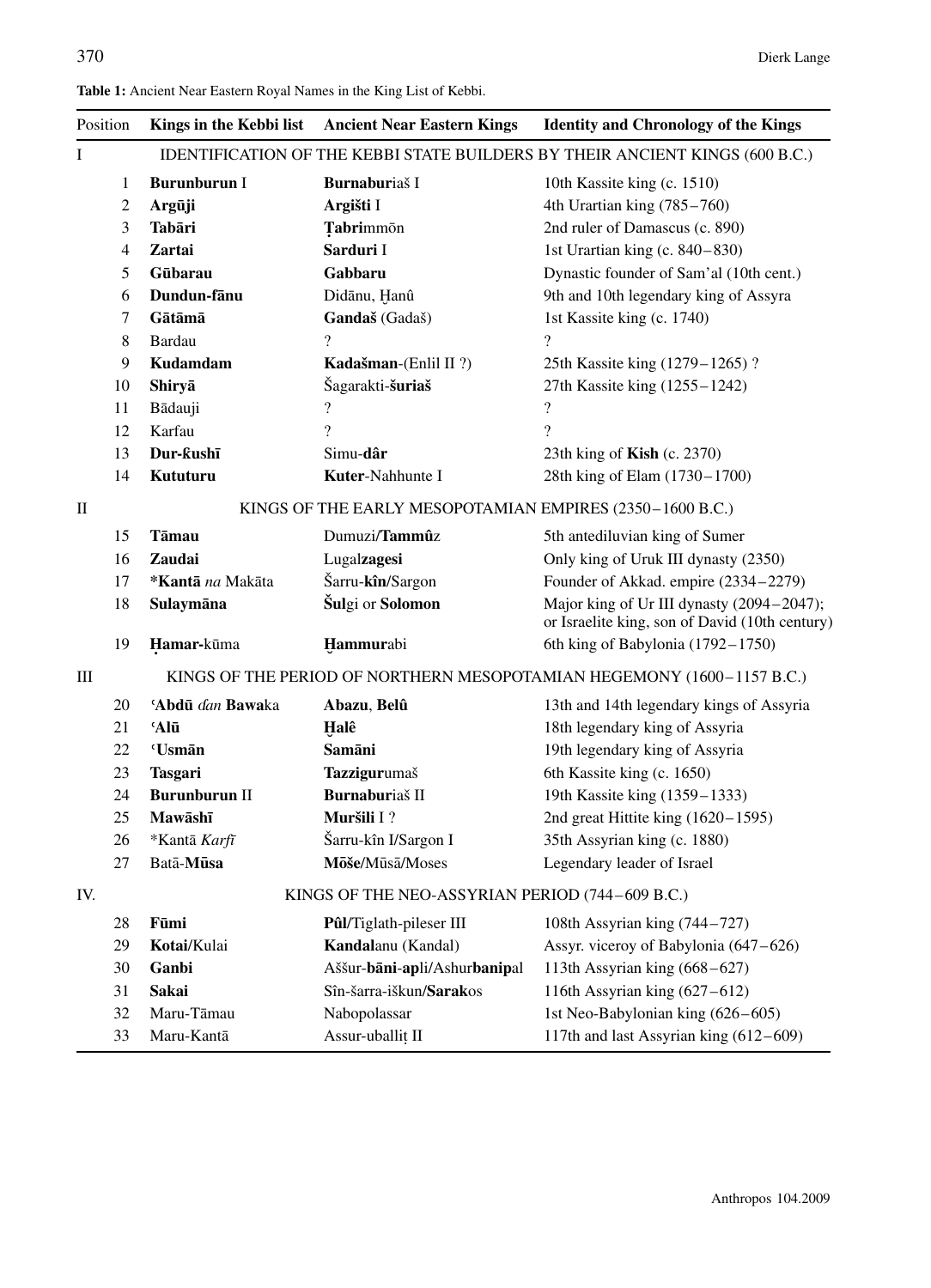**Table 2:** Assyrian Kings Remembered in Assyria, Israel, Greece, Kebbi, and Bornu.

| No.        | <b>Assyrian king list</b> |                 | <b>Bible</b>             | <b>Greek authors</b> | No.  | Kebbi list Bornu list |          |
|------------|---------------------------|-----------------|--------------------------|----------------------|------|-----------------------|----------|
| $1 - 17$   | "Kings who live in tents" |                 |                          |                      |      |                       |          |
| 9          | <b>Didānu</b>             |                 |                          |                      | 6    | Dundun-               |          |
| 10         | Hanû                      |                 |                          |                      | 6    | -Fānu                 |          |
| 11         | Zuabu                     |                 |                          |                      |      |                       |          |
| 12         | Nuabu                     |                 |                          |                      |      |                       |          |
| 13         | Abazu                     |                 |                          |                      | 20   | 'Abdū dan             |          |
| 14         | <b>Belû</b>               |                 |                          |                      | 20   | Bawa-ka               |          |
| 15         | Azarah                    |                 |                          |                      |      |                       |          |
| 16         | Ušpia                     |                 |                          |                      |      |                       |          |
| 17         | Apiašal                   |                 |                          |                      |      |                       |          |
| $17 - 26$  | Reverse order             |                 |                          |                      |      |                       |          |
| 18         | Halê                      |                 |                          |                      | 21   | 'Alū                  |          |
| 19         | Samāni                    |                 |                          |                      | 22   | 'Usmān                |          |
| (35)       | Šarru-kīn I               | $(2334 - 2279)$ |                          |                      |      | *Kantā I              | Sēf/Sipa |
| $39 - 72$  | Old-Assyrian kings        | $(1813 - 1364)$ |                          |                      |      |                       |          |
| $73 - 98$  | Middle-Assyrian<br>kings  | $(1365 - 912)$  |                          |                      |      |                       |          |
| 78         | Tukultī-Ninurta I         | $(1243 - 1207)$ |                          | <b>Ninos</b>         |      |                       |          |
| $99 - 117$ | Neo-Assyrian kings        | $(883 - 609)$   |                          |                      |      |                       |          |
| 108        | Tukultī-apil-Ešarra III   | $(744 - 727)$   | Tiglath-pileser<br>= Pûl | Poros, Phulos        | 28   | Fūmi                  | Funē     |
| 109        | Šulmānu-ašarēd V          | $(726 - 722)$   | Shalmaneser              | Iloulaios            |      |                       |          |
| 110        | Šarru-kīn II              | $(721 - 705)$   | Sargôn                   | Arkeanos             | (26) | *Kantā II)            |          |
| 111        | Sîn-ahhē-erība            | $(704 - 681)$   | Sanherîb                 | Senecherib           |      |                       |          |
| 112        | Aššur-aha-iddina          | $(680 - 669)$   | Esarhaddon               | Asardinos            |      |                       |          |
| 113        | Aššur-bāni-apli           | $(668 - 631)$   | Asnapar                  | Sardanapallos        | 30   | Ganbi                 |          |
| 116        | Sîn-šarra-iškun           | $(627 - 612)$   |                          | <b>Sarakos</b>       | 31   | <b>Sakai</b>          |          |
| 117        | Aššur-uballit II          | $(612 - 609)$   |                          |                      | 33   | Maru-Kantā            | Arkū     |
|            |                           |                 |                          |                      |      |                       |          |

and one Elamite. The Kassite kings are Burunburun I (1) = Burnaburiaš I (c. 1510),<sup>50</sup> Gātāmā (7)  $=$  Gandaš (c. 1740),<sup>51</sup> Kudamdam (9)  $=$  Kadaš-

man- (Enlil II ?) (1279–1265), and Shirya  $(10)$  $=$  Šagarakti-šuriaš (1255–1242). Corresponding to the 10th, the 1st, the 25th, and the 27th kings in the available lists, the Kassite kings in the first section are listed in chronological order, with the exception of the first king. The first Kassite king may owe his inclusion in the list to the fact that he was the first Kassite monarch in Babylonia.52 Following each other in chronological order, two names could have been taken as such from an ancient Near Eastern king list: Kudamdam/Kadašman- (Enlil II ?)

<sup>50</sup> The forms of the name vary from Burburum (Mischlich und Lippert; Sölken), to Baranbaram/Barambaram (Edgar, Asalin Kabawa), Burunburun (Zamfara chronicle). A connection with the expression *bara-bara-kiengi*, "all rulers of Sumer" (Edzard 2004: 60) can be ruled out.

<sup>51</sup> The king lists have the name Kutāmā/Kutāmā (Mischlich und Lippert; Rattray; Sölken), one has Gitama (Edgar), the chronicle has Gitama, but the Zamfara chronicle has Gatama ¯ (Krieger 1959: 28), written Ghātāmā in the Zamfara king list (Krieger 1964: 95). For the first Kassite ruler Gandaš (also written *ga-ad-daš*), see Weidner, RLA/III: 138.

<sup>52</sup> Brinkman, RLA/V: 467; Weißbach, RLA/II: 81; Grayson, RLA/VI: 126–135; Nissen (1999: 246f.).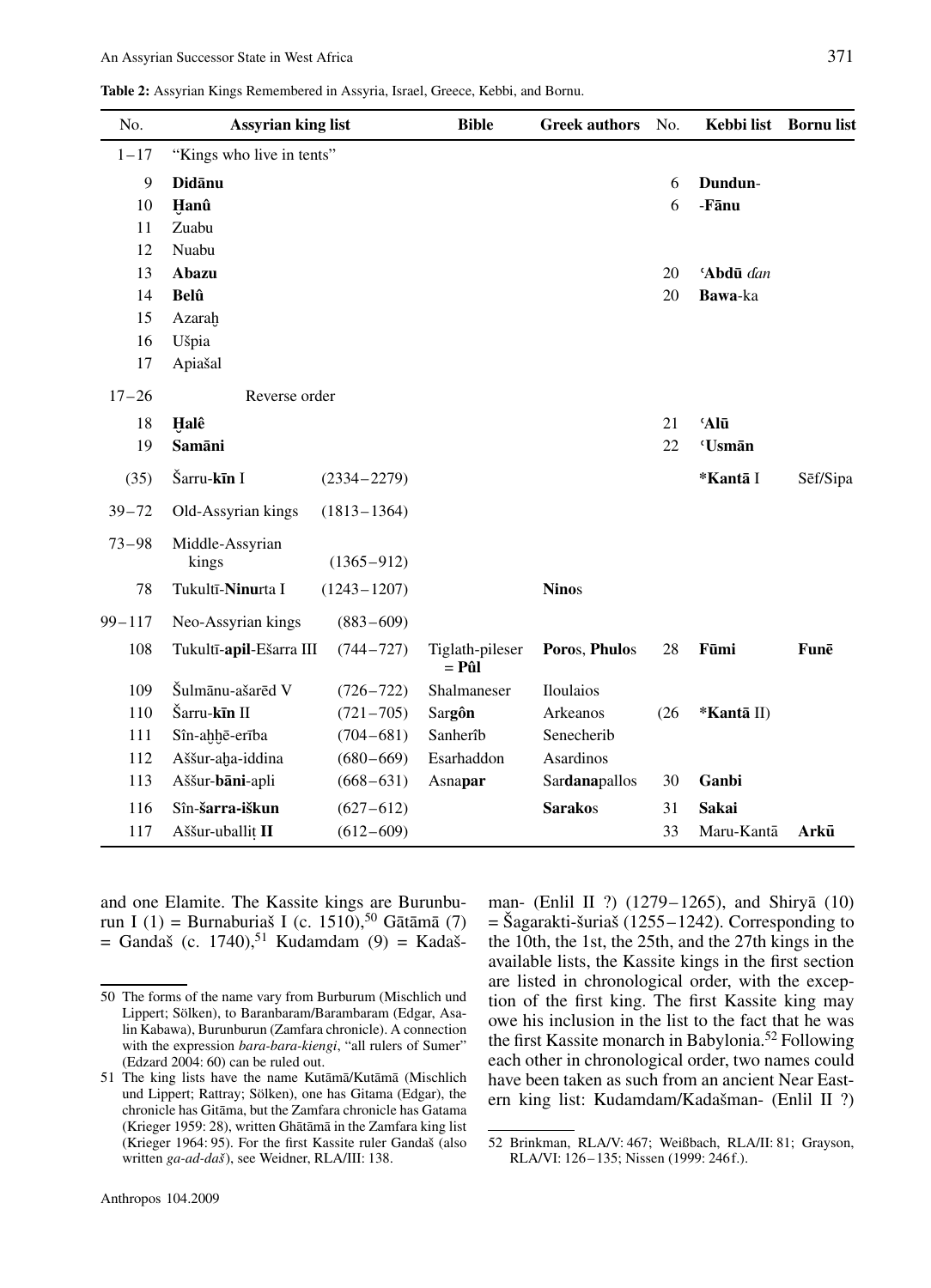(25), and Shiry $\bar{a}/\tilde{S}$ agarakti-šuriaš (27).<sup>53</sup> Burunburun/Burnaburiaš occupying the first position and four Kassite kings being mentioned altogether in this section, the Kassites appear to have been the most important nation among the state founders of Kebbi. The Urartian kings are Argūji  $(2)$  = Argišti  $(785–760)$  and Zartai  $(4)$  = Sarduri I  $(840–830)$ , the fourth and the first Urartian kings.<sup>54</sup> By rank and number they occupy the second position among the kings of the first section. Next, there are two Aramean kings: Tabāri  $(3)$  = Tabrimmon, the 2nd ruler of Damascus (c. 890)<sup>55</sup> and Gūbarau (5) = Gabbaru, the eponymous king of Sam'al or *bîtgabbar* (tenth century).56 They represent the local population of Syria as distinguished from the eastern deportees settled in the western provinces of the Assyrian empire. The two Assyrian kings (counting as one) are Dundun-Fānu  $(6)$  = Didānu and Hanû,<br>the 9th and 10th legendary kings. Being of a legthe 9th and 10th legendary kings. Being of a legendary nature, the early Assyrian kings were obviously not mentioned because of their direct historical relevance but because of their Assyrian identity. The only Babylonian king in the first section is Dur $ƙushī (13)$ , who most likely corresponds to Simidâr, the 23rd king of Kish who lived about 2370 as a contemporary of Sargon of Akkad.57 Concerning his reign of 30 years, his fatherhood with respect to his successor, and the fact that the total length of reign of his four successors and final kings of Kish covered only 34 years, it can be deduced that he was the last important ruler of Kish.<sup>58</sup> The only Elamite figure is Kuter-Nahhunte I, "Protector of the sun god Nahhunte" (1730–1700), who subdued Akkad and plundered its temples (Gen 14:1–17;

Hinz, RLA/VI: 383f.). Unidentified are the names Bardau (8), Bādauji (11), and Karfau (12). It should be noted that the most likely reason for the insertion of the names of ancient Near Eastern kings belonging to at least six different nations into the first section of the king list of Kebbi was the idea to represent adequately the various groups participating in the state-building effort in terms of their different ethnic identities.<sup>59</sup>

Two additional remarks may help to substantiate the correlations between the kings in the first section of the Kebbi list and ancient Near Eastern rulers. The first concerns the repetition of the name Burunburun, (1) and (24), which is the sole repetition of a name in the first half of the list, with the exception of the name Muhammadu,  $(17)$  and  $(26)$ , standing for Sargon/Kanta, though in this case the two instances of the name are distinguished by their epithets *na Makāta* (of Makata) and *karfi* (strong). Indeed, the name Burunburun (1) appears not only at the beginning of the list but also in the 24th position where its holder is sometimes distinguished from the first as *na biyu* (Ha: the second).<sup>60</sup> In fact, the duplication of Burunburun I and Burunburun II corresponds precisely to the same duplication in ancient Near Eastern king lists of Burnaburiaš I and Burnaburiaš II, the first being in the 10th and the second in the 19th position of Kassite kings (Grayson, RLA/VI: 91f., 118). Besides the similarity of the names, this nearly unique duplication of a name in the Kebbi king list provides a supplementary argument for the onomastic identity of Burunburun with Burnaburiaš. The second note concerns the parallelism between Dundun-Fānu  $(6)$  and the two successive names Didānu  $(9)$  and Hanû  $(10)$ <br>in the Assyrian king list <sup>61</sup> Besides the strong linin the Assyrian king list.<sup>61</sup> Besides the strong linguistic argument for the identity of the two names, the erroneous combination of two successive names provides some insight into the original drawing up of the Kebbi king list. Since all the dynastic documents for Kebbi and also those for Zamfara have this mistake (Harris 1939: 231; Krieger 1959: 31f.), it obviously must be very old, perhaps dating back

<sup>53</sup> See the Babylonian king list A (Grayson, RLA/VI: 91).

<sup>54</sup> Since Sarduri I was preceded by Aramu, Salvini calls him the second founder of the Urartian state (1995: 34). For the chronology of the Urartian kings, see Salvini (1995: 207) and Nissen (1999: 249f.).

<sup>55</sup> Mentioned in 1 Kings 15:18, his name means "Rimmon is good" (Viviano, ABD/VI: 395).

<sup>56</sup> *Bît-gabbar* means "house/land of Gabbar" (= Sam'al) (Ebeling, RLA/II: 129). In the king list of Gobir, Gobiru is likewise one of the earliest kings and he is the eponymous ancestor of the country (cf. Hama 1967: 28). For the Aramean kings of Sam'al see Klengel (1992: 214, 208). Three Kebbi lists have Gūbara/Gūbari (Mischlich und Lippert; Rattray; Sölken), one has Gwabrau (Edgar) and the chronicle has Gwobrau (Harris 1938: 231).

<sup>57</sup> The king lists have Durki and Darki, while the Kebbi and the Zamfara chronicles have Durkushī and other Zamfara texts Durkusā (Harris 1938: 231; Krieger 1959: 30; 1964: 92, 95). By elision of Simu, the second half of the name seems to have been connected to Kush, the name of the famous city of which the king was the last important ruler.

<sup>58</sup> According to the Sumerian king list, he was followed by his son, and three other minor kings having ruled 7, 11, 11, 7 years (Jacobsen 1939: 108f.).

<sup>59</sup> In Kanem, the foreign royal names do not refer to indigenized Duguwa clans (Lange 2009a: 10–12) but to kings having ruled in the ancient Near East (Lange n. d.).

<sup>60</sup> This is the case in the Mischlich list (Mischlich und Lippert 1903: 197). Rattray has *nabay* which with different vowels can be read *nabiyu*/*na biyu* (1913: 19). The chronicle omits the name because of the apparent duplication (Harris 1938: 232).

<sup>61</sup> Dundun-fān/Dundu-fān in the carefully written manuscripts of Mischlich (und Lippert 1903: 163) and Sölken (1959: 132) and Dada-fāni in the manuscript of Rattray (1913: 17) are clearly set apart from the preceding and succeeding names.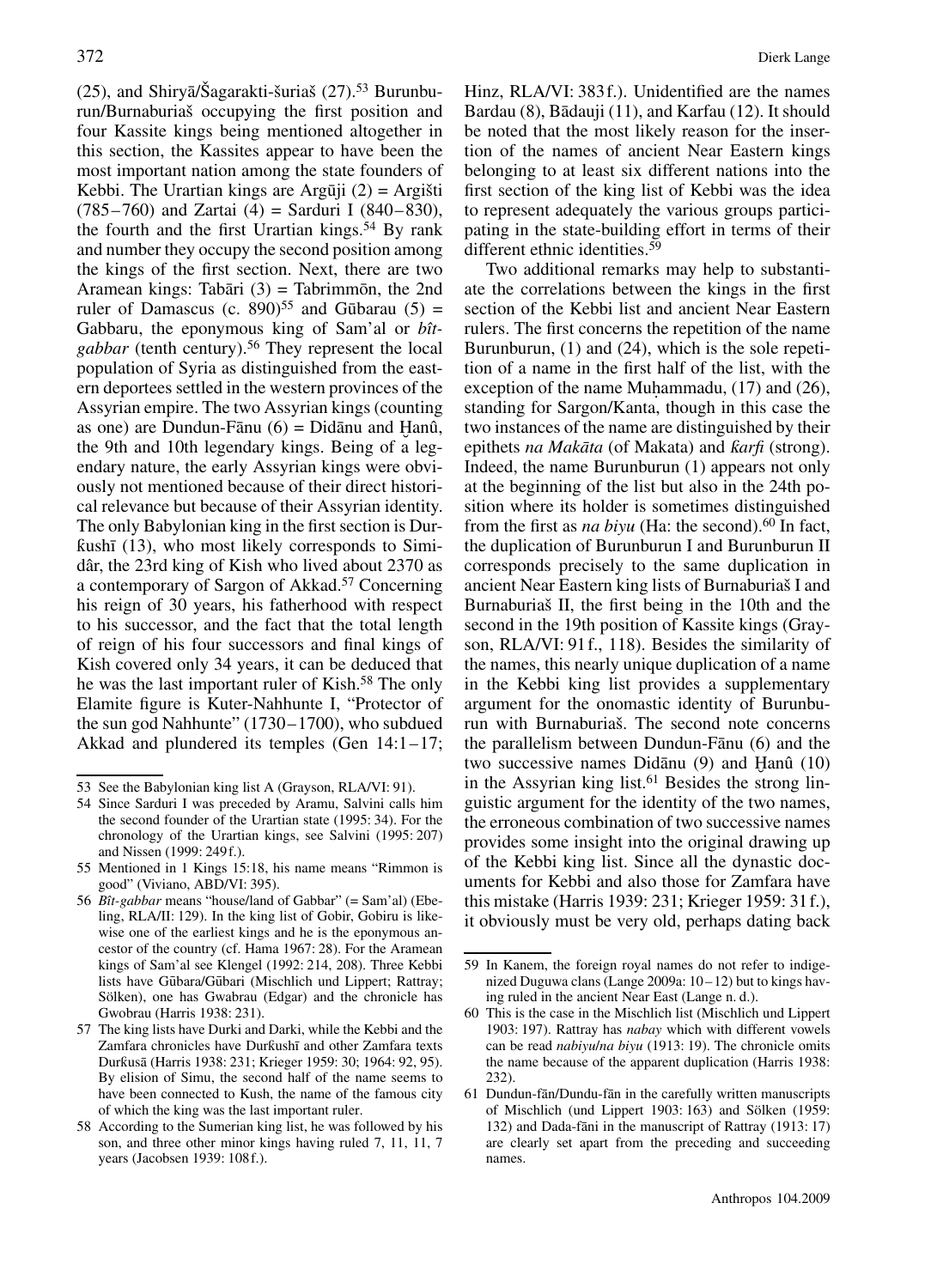to the time of the composition of the list. In that case, the erroneous double name would provide an additional argument for the supposition that the author of the list was relying on one or several ancient Near Eastern written king lists.

The second section of the Kebbi king list comprises five names extending from T $\bar{a}$ mau (15) to Hamar-kūma (19). Having in the middle the name Muhammadu *na Makāta* (17) and hence \*Kanta/ Sargon (17), it apparently concerns the foundation of the Akkadian empire and as such refers to the same period as the Kanta-Sargon legend. On account of similar occurrences in other states of the Central Sudan, T $\bar{a}$ mau (15) seems to be the same as Dumuzi/Tammûz, the 5th king of the Sumerian king list.62 In the Arewa kingdom, north of Kebbi, we find Damuzu, the leader of the Bagazawa (people of Baghdad) and ancestor of the Azna king Sarkin Baura, who settled in Arewa "in the time of fair-skinned people who came from the east and built wells everywhere" (Harris 1938: 262). In the small Achifawa kingdom south of Kebbi, the ancestral figure Damasa is either placed before or after Kisera and Damarudu (Kareshin, FN 93: 36; Stewart 1993: 150).63 Also, in view of the final contrast between Maru-Tāmau  $(32)$  and Maru-Kantā  $(33)$ , there is little doubt that in the king list of Kebbi, Tamau (15) stands collectively for the ancient Su- ¯ mero-Babylonian kings. The subsequent Zaudai (16) would, therefore, appear to correspond to the last great king of the Sumero-Babylonian tradition, Lugalzagesi, "the king (*lugal*) who fills the sanctuary," who ruled in Uruk and also called himself "king of Kish" (*šarr Kiš*).<sup>64</sup> As we have seen, the next king, Muhammadu *na Makāta* (17), can be identified as the original Kanta and hence as Sargon of Akkad (2334–2279), the great Semitic empire builder. He is followed by Sulaymana (18) whose name reminds us of three different rulers of the ancient Near East: Sulayman/Solomon of Israel, the son of David, who ruled in the tenth century, Šulmānu-ašarēd I, "(the god) Šulmānu is

the first"  $(1273-1244)$  of Assyria,<sup>65</sup> and Shulgi (2094–2047) of the Ur III dynasty. In the context of Sargon of Akkad and the subsequent Hammurabi, a reference to Shulgi, the most important ruler of the Ur III dynasty, is perhaps the most plausible. Shulgi is by the length of his reign of 48 years clearly recognizable as an outstanding ruler and he could have been placed in this chronologically exact sequence on the basis of the Sumerian king list (Jacobsen 1939: 22f.; Roux 1992: 168–170), while the name Sulayman would correspond to an Arab-Islamic adaptation, like the subsequent Assyrian names Abazu > 'Abdū (20), Halê > 'Alū (21),<br>Samāni > 'Usmān (22) The next king on the Kebbi Samāni >  $\text{Usmān}$  (22). The next king on the Kebbi list is Hamar-kūma  $(19)$ . In view of the parallel names Hamar, H.m.r.h., and Ahmar in Ndufu (Bornu/Kotoko), Humē in Kanem, and Hamitu-Kurma in Zamfara, it is quite likely that the name refers to Hammurabi (1792–1750), the 6th king of Babylon.66 If these identifications are correct, the second section of the Kebbi king list recalls the period of the rise of the Semitic Akkadian and Amorite empires and the extension of their power over the Sumerian city-states. On account of the same historical focus in the Kanta-Sargon legend (Lange n. d.), such a concentration of the author of the king list on the key period of Mesopotamian history seems to be plausible, provided that he could rely on some written king lists brought from the ancient Near East. Although historically prior to section one, section two was apparently not placed at the beginning of the document, in order to give the founders of the African state priority over ancient Near Eastern history.

The third section of the Kebbi list extends over eight names from 'Abdū *dan* Bawaka (20) to Batā-Mūsa  $(27)$ . It starts with three kings from the legendary history of Assyria following each other in the same order as in the Assyrian king list. The first name is particularly significant, since once more – as in the case of Dundun-Fānu/Didānu-Ḥanû  $-$  it comprises two successive names from the Assyrcomprises two successive names from the Assyrian king list, though in reverse order: Abazu, the 13th and Belû, the 14th legendary king.<sup>67</sup> This in-

- 66 Palmer (1928/II: 101); Krieger (1959: 23); Ndufu, FN 77: 83b; Lange (2009a: 13).
- 67 A similar shift of sound in the name Baal can be observed in the king list of Gobir, where Bala-*turmi* is sometimes called Bawa *na turmi* "Bawa/Baal on the mortar" (cf. Hama 1967: 14, 28), and elsewhere in the Central Sudan (Lange 2004: 200–203). There is no explanation for the suffix -ka of Bawaka. The king lists have Abdu ɗan Bawaka (Edgar) and<br>ʿAbdū ɗan Bākī (Mischlich und Lippert; Rattray; Sölken).

<sup>62</sup> Tammûz is the Hebrew and Aramaic form of the Sumerian name Dumuzi (Handy, ABD/VI: 318). According to the Sumerian king list, there were two rulers called Dumuzi: the first was a shepherd and the fifth king of the antediluvian period, the second was a fisherman, and the fourth king of Uruk and the predecessor of Gilgames (Jacobsen 1939: 73, 89). Both were legendary figures.

<sup>63</sup> It should be noted that the names Achifawa and Sefuwa are probably derived from *sipa* (shepherd), the function of the first Dumuzi of the Sumerian king list (Jacobsen 1939: 73). Sef, the eponymous ancestor of the Sefuwa, corresponded in all likelihood to Sargon of Akkad as an incarnation of Dumuzi (Lange n. d.).

<sup>64</sup> Roux (1992: 144); Westenholz, RLA/VII: 155–157; Edzard (2004: 60f.).

<sup>65</sup> CAD/I, 2: 416–418. There are five bearers of the name, but the first, who was the eldest and the most important, seems to be the only valid candidate for identification.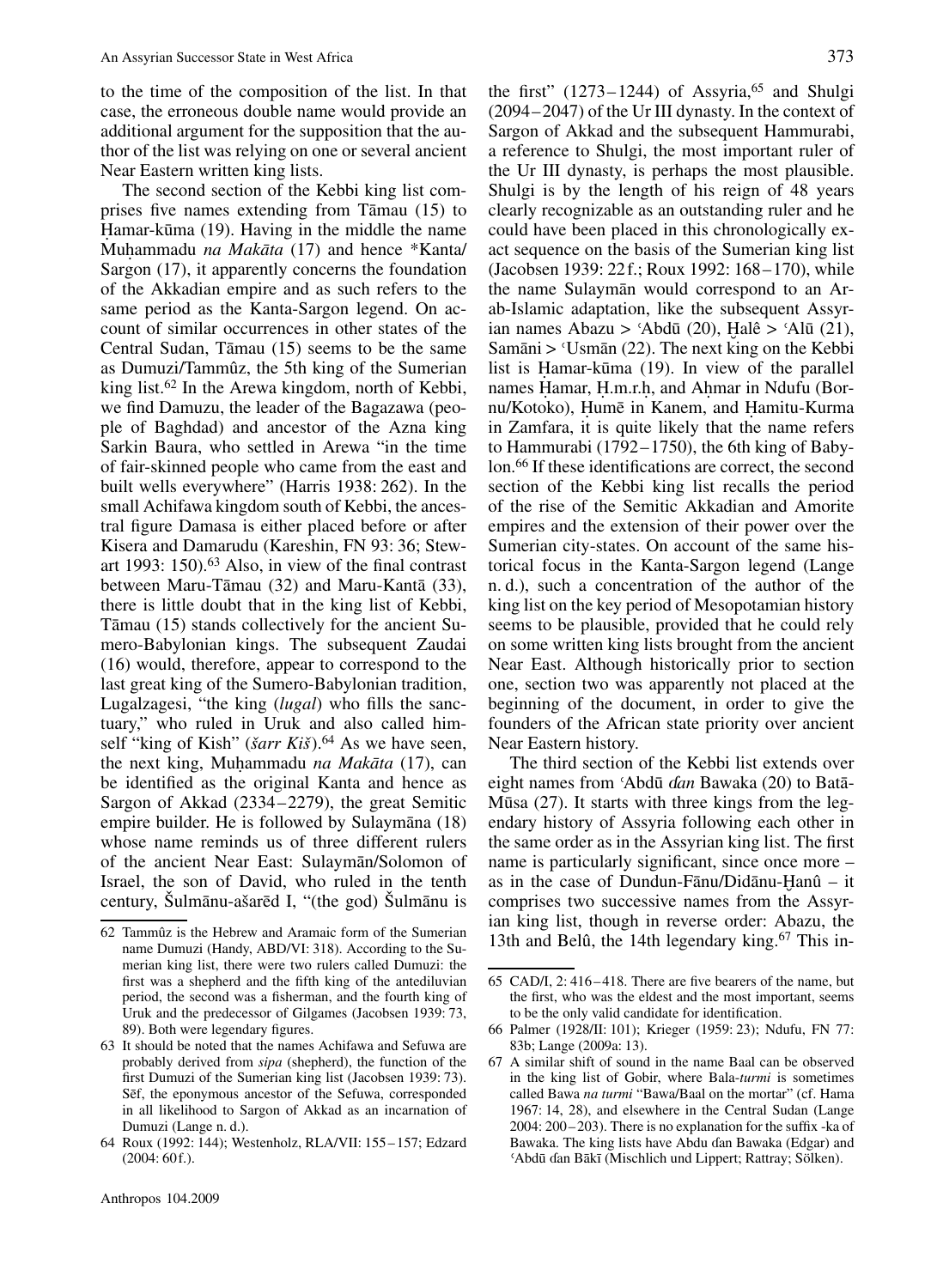version may result from the misunderstanding of a similar change of the father-son order in the Assyrian king list, concerning ten kings but starting only at the seventeenth king and reaching the 26th king (Grayson, RLA/VI: 103f.). Next in the Kebbi list are 'Alū  $(21)$  and 'Usman  $(22)$  – not the Ar $ab$ -Islamic name 'Uthman – corresponding in the Assyrian list to the two successive legendary kings Halê (18) and Samāni (19).<sup>68</sup> Again, the four legendary Assyrian figures (counted as three kings) at the beginning of section three of the list, following the legendary Assyrian kings of section one, are placed in nearly correct order.69 All these Assyrian names strongly suggest the reliance on a written Assyrian king list or at least on a well remembered sequence of the most ancient Assyrian royal names. The three kings are followed by Tasgari  $(23)$  = Tazzigurumaš, the 6th Kassite king (c. 1650), by Burunburun II (24) = Burnaburiaš II, the 19th Kassite king  $(1359-1333)$ , by Mawash  $(25)$  perhaps corresponding to Muršili I (1620–1595), the second great Hittite king and conqueror of Babylon,  $\frac{70}{9}$  by Muhammadu  $\kappa a r f\bar{\iota}$  (26) = Sargon I (ca. 1880), and by Bata-Mūsa  $(27)$  = Moses, the legendary ancestor of the Israelites.<sup>71</sup> The strange first name Bata for Moses could result from an abbreviated form of Hebr. *tēbat* (basket) which might be an allusion to the story of Moses being exposed in a basket on the river Nile (Exod. 2:3). Similar to the first, the third section of the Kebbi king list bears witness to a great variety of nations but with a clear preponderance of the five Assyrian figures. Furthermore,

we find two Kassite kings, one Hittite ruler and one ancestral Israelite leader. In comparison with the first section, the four legendary Assyrian kings are all more recent and, therefore, the chronological order is fully respected for these names. The overemphasis of Assyrian royal figures including Sargon I gives the impression that by mentioning the names in section three, the author of the king list wanted to refer to the period of northern Mesopotamian, i.e., mainly Assyrian hegemony following the period of the Akkadian, the Ur III, and the Amorite empires based on Babylonia.

The fourth section of the Kebbi list comprises the names of six kings belonging to the Neo-Assyrian period. It starts with Fumi  $(28)$  = Tiglathpileser III (744–727), the conqueror of Syria-Palestine and the creator of the western provinces of the Assyrian empire, who is called Pûl in the Bible, Phulos by Berossos, and Poros by Ptolemy (see Table 2).<sup>72</sup> In the *Dīwān* of Kanem-Bornu he is remembered as Fune  $(4)$  and mentioned as the first king in the Neo-Assyrian section (Lange 1977: 66, 146; 2009a: 7; 2009b). He is followed by Kotai/ Kulai (29) = Kandalānu (647–626), the Assyrian viceroy of Babylonia who is mentioned by Ptolemy as Kineladanos.<sup>73</sup> Next we find Ganbi  $(30) = As$ surbanipal (668–627), the 113th Assyrian king who is mentioned by Herodotus as Sardanapallos (1971/II: 150). Then there is Sakai (31) = Sînšarra-iškun (627–612) "the god Sin has appointed the King," the penultimate Assyrian king called Sarakos by Berossos (Burstein 1978: 26). Finally there are Maru-Tāmau (32) "son of Dumuzi/Tammûz" = Nabopolassar  $(626-605)$ , the first Neo-Babylonian king and conqueror of the Assyrian empire, and Maru-Kantā  $(33)$  "son of Kanta/Sargon" = Assur-uballit II (612–609), the last Assyrian king, both corresponding to Bulū  $(8)$  and Arkū  $(9)$  of the *Dīwān* (Lange n. d.). Of these proposed identifications Fumi  $(28)$  = Pûl and Sakai = Sîn-šarraiškun/Sarakos seem to be well founded linguistically and on account of their parallel names in the Greek records. With respect to Maru-Tāmau (32)  $=$  Nabopolassar and Maru-Kantā  $=$  Assur-uballit II it may be observed that the Babylonian Nabopolassar could easily have been considered in Syria-Palestine as heir of Tammûz, and the Assyrian Assur-uballit. II as heir of Kanta/Sargon of Akkad. Parallel to Bulū (8) and Arkū (9) of the *Dīwān*, they reflect precisely the end of the Assyrian empire (Lange 2009a: 8; n. d.). More doubtful are the

<sup>68</sup> It may be noted that in the former Kotoko town of Sangaya, east of Maiduguri, two Assyrian kings are considered as the founding ancestors: Ádimun corresponding to Adimu, the second legendary king of Assyria, and Adisún to Adasi, the 46th Assyrian king, ancestor of Esarhaddon (680–669) and founder of a new dynasty (Weidner, RLA/I: 35). The eponymous ancestor of the Wandala of Mandara seems to have been Mandaru, the 6th legendary king of the Assyrian king list (Grayson, RLA/VI: 102).

<sup>69</sup> In the Assyrian king list, the kings in the 26th to the 17th/ 18th position are in the reverse order, because here the genealogy of Aminu (26) is given. The Kebbi list has 'Alū/ Halê and 'Usmān/Samāni in the right chronological order.

<sup>˘</sup> 70 Roux (1992: 246); Wilhelm, RLA/VIII: 434f.; Edzard (2004: 161).

<sup>71</sup> Sargon I figures in the Assyrian king list (Grayson, RLA/VI: 105) and his identity as an Assyrian king is established by inscriptions from Kültepe (Grayson 1987: 45f.), but by his position with respect to Naram-Sin (37) he resembles Sargon of Akkad (cf. Nissen 1999: 245). The identification of Muhammadu/Kanta *ƙarfī* (26) with Sargon II (721–705) is unlikely because the latter should have figured in section IV of the Kebbi king list. Moreover, on account of his ignominious death in the battlefield without burial, the characteristics of Sargon II and in particular "his strength ( $karfi$ )" may have been displaced to Sargon I (Jes 14:4–21; Roux 1992: 317).

<sup>72 2</sup> Kings 15:19; 1 Chron. 5:26; Burstein (1978: 23, 38); Roux (1992: 305–310); Edzard (2004: 202–207).

<sup>73</sup> Burstein (1978: 38); Brinkmann, RLA/VI: 368; Oates (1991: 163–171).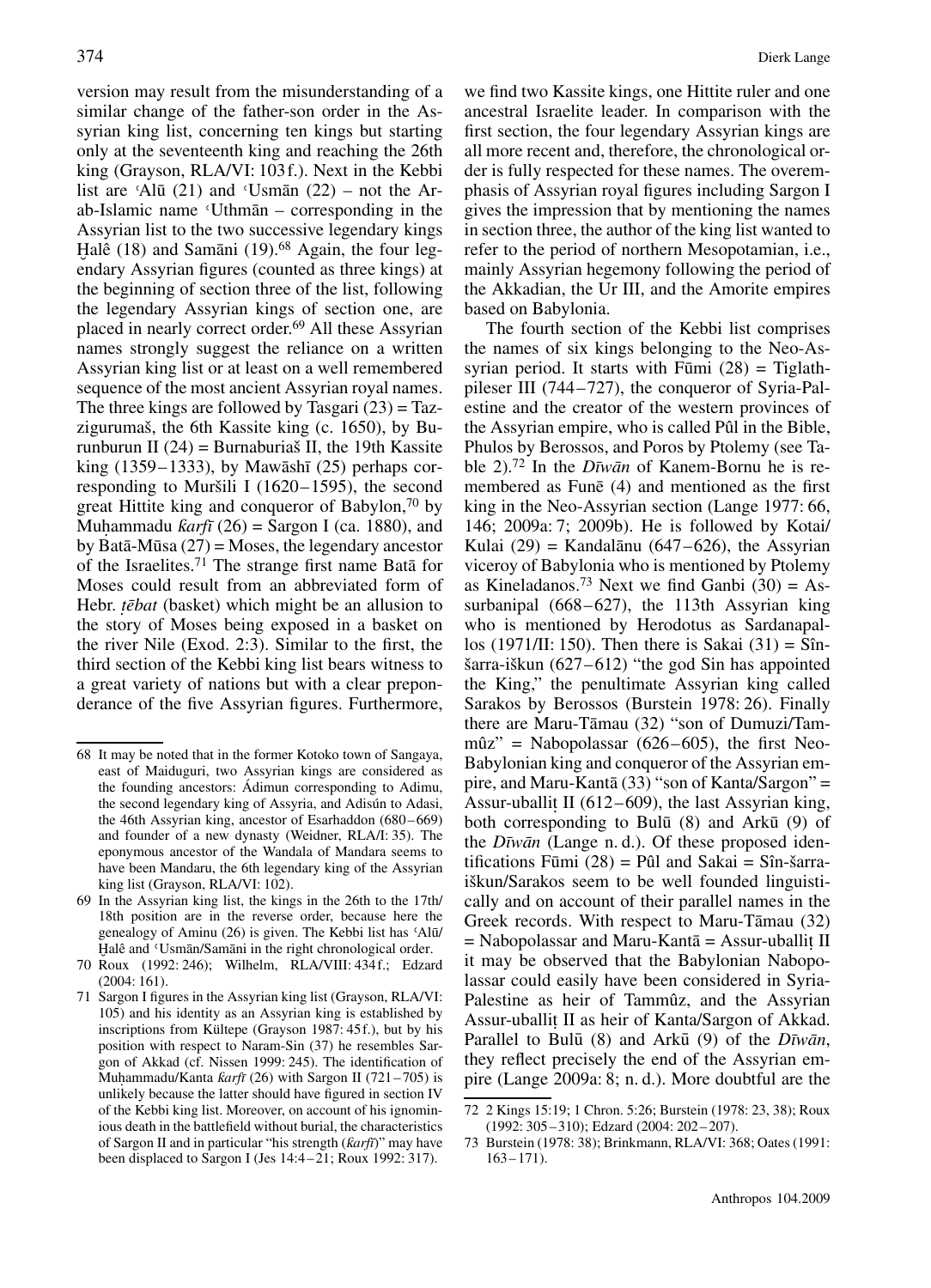equations Kotai/Kulai (29) = Kandalanu and Ganbi  $(30)$  = Assurbanipal from *Aššur-bāni-apli* "the god Assur is the creator of an heir" (later pronunciation: *Aššur-bān-apli*), the latter supposing the elision of the divine name – similar to Sîn-šarra-iškun > Sakai  $(31)$  in the Kebbi king list and Nabopolassar > Bulū (9) in the  $D\bar{w}$  *and* the sound shift  $b > g$  (cf. Weißbach, RLA/I: 203). Nevertheless, the fourth section provides valid onomastic evidence for the final period of the Assyrian empire. As such it is an appropriate conclusion for a list of rulers extending from Sumerian times to the disappearance of Assyria.

The traditionists of the neighbouring state of Zamfara borrowed nearly all the names with the exception of the fourth section and the last two names in section three and integrated them into their king lists and chronicles (Harris 1938: 114f.; Krieger 1959: 24–43; 1964: 95–106). Indeed, in Zamfara we find a similar tradition of immigration from Egypt and the conviction that the ancient kings were rulers of the world (Krieger 1959: 18– 20; 1964: 92). In view of the common rule of the ancestors in the east, Zamfara traditionists apparently thought that they were entitled to use the ancient names from the Kebbi material when writing up their own history. Relying on the Kebbi chronicle, they took the modified name Muhammadu *na Makāke* – instead of Muhammadu *na Makāta* (17) – and they omitted all the rulers from Muhammadu/ \*Kanta¯ Î*arf¯ı* (26) onward, because on account of the well-known Kanta legend of Kebbi and the ongoing ceremonial relations with Katsina, these elements were considered to belong exclusively to the history of Kebbi.<sup>74</sup> They also displaced Burunburun I from apparently the beginning of their list to a minor position, left remnants of Burunburun II (24) in the name Taskarin-Burum – thus following again the Kebbi chronicle – and began their own list with Ba $\kappa$ uru $\kappa$ uru (1), Ba $\kappa$ ara (2), and Gimshi $\kappa$ i (3), perhaps all Sumero-Babylonian figures like  $Gimshiki = Gilgamesh (Lange 2004: 253)$ . Hence, instead of the Kassite Burunburun we find figures who might have been Babylonians like Gimschiki/ Gilgamesh, whereas the Urartian Arguji, the second in the Kebbi list, is kept in the fourth position.75 Therefore, in terms of the nations involved, the Zamfara reshuffle seems to correspond to the promotion of ancient Babylonians, the maintenance of the Urartians, and the demotion of the Kassites to a minor position. Although Kebbi and Zamfara traditionists of the Islamic period certainly had no knowledge about the nations of the ancient Near East, they might have sensed some kind of ethnic distinctions expressed by the royal names and they might have felt some aversion towards preserving the memory of certain kings alive – who happened to be Neo-Assyrians rulers.76 However, contrary to the king list of Kebbi, the king list of Zamfara does not follow any discernable political or chronological order, except at the beginning.

#### **Waves of Refugees in Consequence of the Fall of Assyria in 609 B.C.**

Instead of a wave of immigration coming from the Nile valley in the early Christian period, as suggested by Oliver and Fage, evidence derived from historical sources in Kebbi indicates an invasion of the Central Sudan by refugees from the crumbling Assyrian empire already at the end of the seventh century B.C. This conclusion is supported by the Sargon-Kanta legend, the tradition of migration expressed by the Kebbi chronicle, the royal enthronement ceremony, and the analysis of the onomasticon of the Kebbi king list. For the neighbouring Hausa states and Kanem-Bornu similar conquests are suggested by the message of the Bayajidda legend, the analysis of the Kano chronicle, and the examination of the *Dīwān* of Kanem-Bornu (Lange 2004: 248–250; 2009a: 4–12; 2009b; n. d.). Archaeological excavations in the region southwest of Lake Chad reveal the emergence of proto-urban structures and the sudden increase of social complexity towards 500 B.C. (Magnavita 2004). A comparative study of the Chadic language material likewise buttresses the idea that the ethnic, linguistic, and cultural map of the Central Sudan was changed by the invasion of Semitic and other speakers of Hamito-Semitic languages after the downfall of the Assyrian empire (Lange 2008a: 98–100; n. d.).

Some notes on Assyrian history might be helpful for a better understanding of the driving forces behind the migrations to the Central Sudan. Dis-

<sup>74</sup> According to the dynastic Kanta legend, Makata married a daughter of the king of Katsina, hence the mother of Kanta is considered to be a princess of Katsina. On account of this marriage, Kabawa and Katsinawa are to this day playmates, *taubāshī* (Harris 1938: 25; Lange 1991: 156).

<sup>75</sup> In comparison with Krieger (1959: 24–26), the list published by Harris has six additional rulers from Dutsi, among whom the female Algoje is the last one (1938: 114f.).

<sup>76</sup> In Kanem-Bornu the names of ancient Near Eastern kings are preserved by the *Dīwan* and by the naming of the royal Magumi clans (Lange 2009a: 10). With respect to the ancient nations, the origin chronicle only localizes some Kanembu-Kanuri clans in the Near East (Lange n. d.).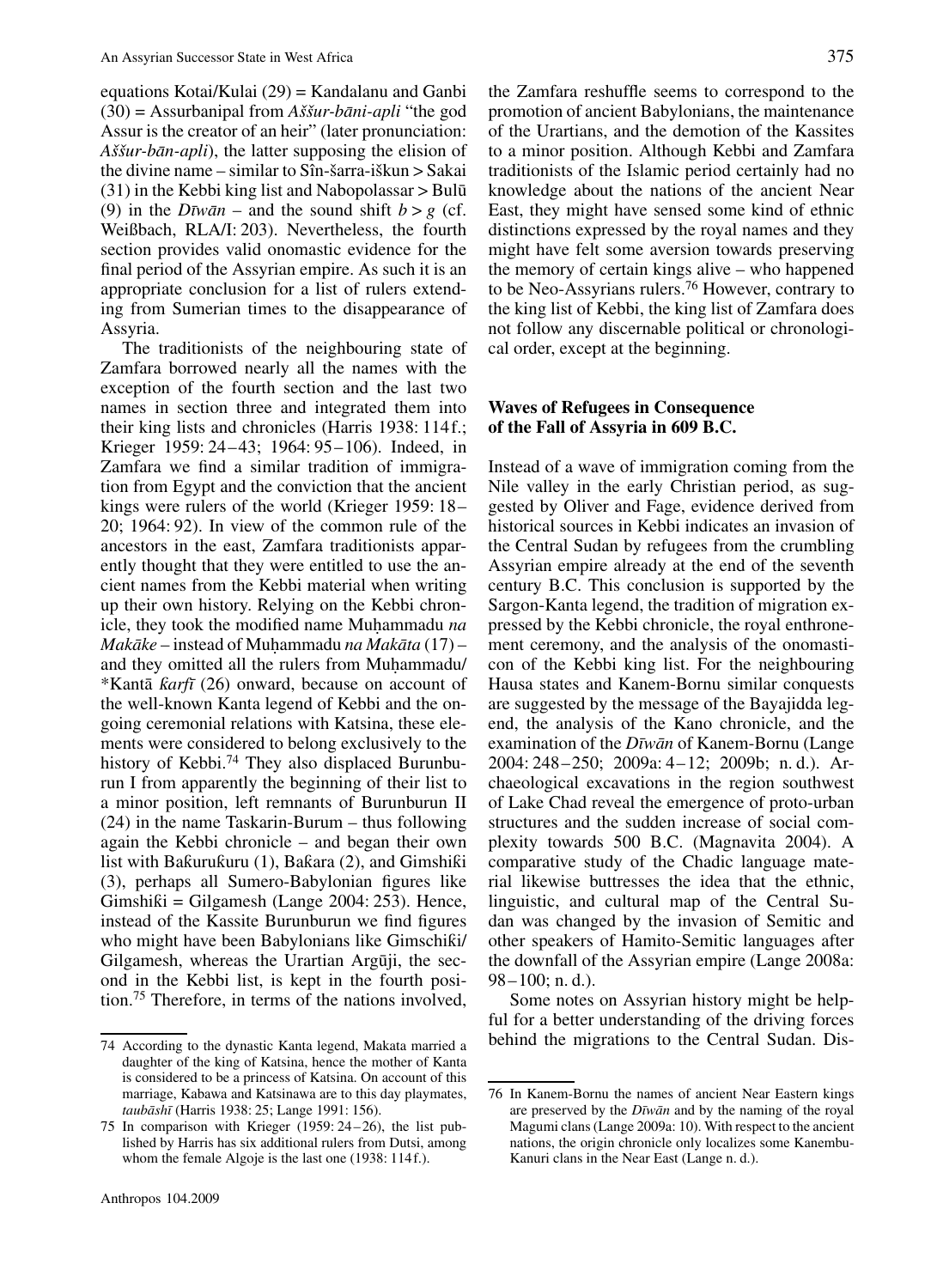regarding the history of the Old and Middle Assyrian kingdoms, it is enough to say that expansion of the Neo-Assyrian empire to the west was mainly the result of military expeditions undertaken by Tiglath-pileser III (744–727). With his cavalry-based army, this great ruler first attacked and defeated the Syrian league of Neo-Hittite and Aramean princes instigated by Urartu.<sup>77</sup> He then subdued the cities of northern Phoenicia and conquered the Philistine towns of Ascalon and Gaza. In response to a call for help by the king of Judah, who was being pressurized by Damascus and Israel, he finally took Damascus, annexed half of Israel, and established the western Assyrian provinces. After this, it was Sargon II (721–705) who suppressed a revolt by the Syrian provinces and the rebellion of the king of Gaza, assisted by the Egyptian army. Some years later, the Egyptians fomented another revolt in Palestine which Sargon II again put down. Likewise, his son Sennacherib (704–681) had to deal with a revolt in Palestinian towns instigated by Egypt. In order to eliminate the constant threat at the southwestern border, his successor Esarhaddon (681–669) launched a great campaign against Egypt and conquered it in 671. The last great king of Assyria, Assurbanipal (668–627), managed to hold Egypt in submission until 655, but then an Elamite invasion of Babylonia obliged him to direct the bulk of his forces to the southeastern provinces of his empire. During the whole period of the Neo-Assyrian empire, the military exploits were achieved by a permanent army formed of contingents levied in the provinces and by an army of conscripts made up of Assyrian crown-dependents, i.e., mainly deportees and peasants (Luckenbill 1926: 269–293; Roux 1992: 305–336).

With respect to the ethnic situation in the Neo-Assyrian empire, it should be noted that massive deportations considerably changed the original demographic landscape: Mesopotamian people were resettled in the western provinces of the Assyrian empire situated close to the Mediterranean Sea, and people from Syria-Palestine were relocated in the eastern provinces. In fact, though widespread in the ancient Near East, the policy of deportation was practized more vigorously by Assyria than by other states. Consisting of the displacement of large numbers of people from one end of the empire to the other, it compensated the demographic weakness of the Assyrians with respect to other people in their empire. In the first place, deportations were destined to punish rebellions and the breach

of treaties. But in fact, they also fulfilled the purpose of liquidating rival powers in order to weaken centres of resistance and create new bonds of loyalty between the deported minority groups and the empire. By keeping the former national identities alive, the state authorities consciously tried to create and uphold the distinctions between the newly settled people and the indigenous inhabitants of the different provinces. Owing their survival in foreign lands to the protection of their imperial overlords, the deportees themselves tended, in spite of the hardships imposed on them by displacement from their homelands, to develop new ties of allegiance to the small minority of ruling Assyrians (Oded 1979: 33–74; Edzard 2004: 203f.).

The fall of the Assyrian empire was brought about by an alliance of the Chaldeans of Babylonia under Nabopolassar (626–605) and the Medes from behind the Zagros mountains under Cyaxares (625–585). In 614, Assur was captured by the Medes, and Nineveh fell in 612 after a joint siege of three months by Nabopolassar and Cyaxares. Sînšarra-iškun (627–612) succumbed in the flames of his palace, but Assur-uballit II  $(612–609)$  escaped with the remnants of the army to Harran, where he was crowned. With some Egyptian troops sent at last to his rescue, he shut himself up in the city of Harran, but soon he had to withdraw and was never heard of again. He might have continued the struggle together with his Egyptian allies, who continued to fight against the advancing Babylonians under Nebuchadrezzar (604–562), the son and successor of Nabopolassar. Therefore, the final defeat in the two great battles of Carchemish and Hamath in 605 may have resulted in the flight of both, the many surviving Egyptian and the few remaining Assyrian troops (Lange 2009b). Subsequently, the whole of Syria-Palestine lay open to the Babylonians (Roux 1992: 375–379; Edzard 2004: 235f.).

In this situation of turmoil, the Assyrian deportees in the western provinces had to fear for their lives. In many cases, they had been given the land of local people who themselves had been deported earlier. Therefore, the local people considered them as intruders, imposed on them by the Assyrian authorities. Owing to the numerous and very precise royal inscriptions, it is possible to localize the resettlements of the deportees with considerable precision: we find Babylonians in all Mediterranean provinces of Assyria, but more particularly in the north and in Israel; Kassites we find in the centre (Simirra and Kašpuna near modern Tripoli) and in Palestine (Arza near Ghaza), Urartians exclusively in Damascus, and Elamites in Egypt (Oded 1979: 116–135). When after the defeat of the Assyro-

<sup>77</sup> He largely replaced war chariots by cavalry (Roux 1992: 307; Starke, NP/X: 867–869).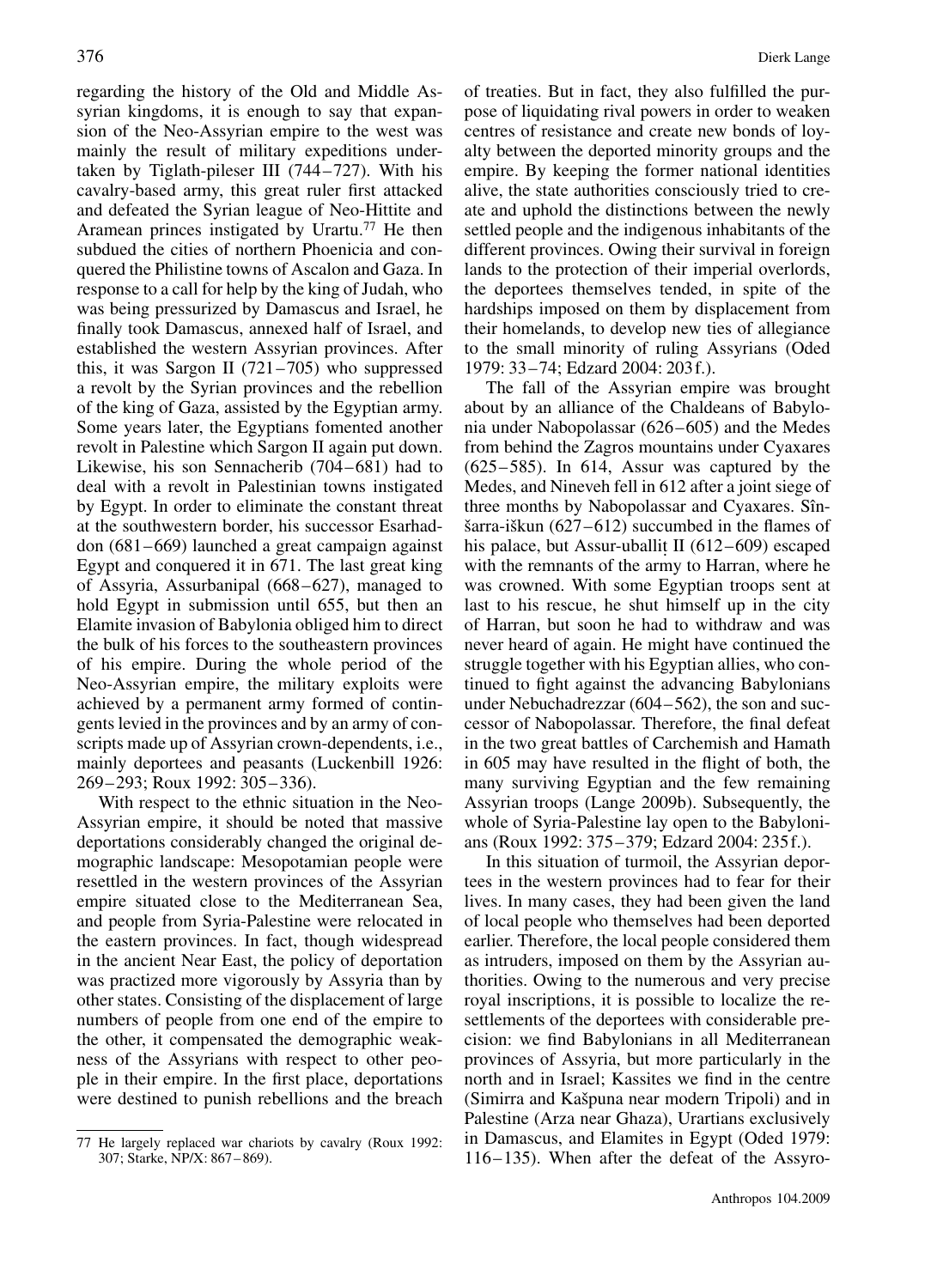Egyptians at Harran and Carchemish the imperial order broke up in Syria-Palestine, the members of the deportee communities were no longer safe. Closely associated with the former Assyrian oppressors, they were hated by the local people and even the former Babylonians could not expect to be welcomed by the advancing troops of Nebuchadrezzar. On account of the Egypto-Assyrian alliance, these people and the remnants of the Assyrian army must have tried to follow the surviving Egyptian soldiers in their flight towards the Nile valley. However, since in Egypt itself the prospects of settlement were grim, because the authorities would not allow large numbers of people to impinge on the rights of the local peasantry, further retreat towards the south and the west was imperative. Equipped with camels and horses the refugees reached sub-Saharan Africa, where, armed with iron weapons, they could easily submit or expel the scarce autochthonous population.

The elite-oriented oral traditions and king lists of the individual Hausa states provide only scanty information with respect to the indigenous people. However, evidence derived from the Bayajidda legend of Daura, but also known in Gobir and Katsina, shows that the African elements were more powerful in the Banza states like Kebbi and Zamfara than in the Hausa states as such. Hence, on account of their "Banzaness," they must have more successfully resisted the Hamito-Semitic invaders than those of the future Hausa states, otherwise the distinction between Hausa and Banza would have been meaningless.78 On the basis of the Bayajidda legend – which is unknown among the Kabawa – one could further expect that the Azna, though led by the Kunduda claiming descent from Kisra, represented the indigenous people.79 They could at first have been speakers of a Niger-Congo – or a Nilo-Saharan – language before Hausa, the language of the Hamito-Semitic conquerors, imposed itself progressively on all people.80

#### **Conclusion: The Decisive Evidence for the Foundation of Kebbi by Assyrian Refugees**

Up until now Kebbi history was too marginal and too understudied to be taken into consideration with respect to the general debate on early West African state foundations. This situation resulted from general neglect – its main sources were earlier by and large unknown and the few researchers who knew them considered them to be too cryptic for any useful discussion. In fact, as we have seen, the internal evidence available is more diversified and more abundant for the early history of Kebbi than for other West African states. It covers oral and written narrative accounts as well as documentary and relic evidence and ranges form primary to secondary sources. When subjecting these elements to text criticism, the analysis must be rigorous and balanced, different genres must be clearly distinguished, and destructive hypercriticisms, often masking the ignorance of languages and philological principals, must be avoided. Apologists of the feedback theory should realize that the traditions of Near Eastern origins in Kebbi and elsewhere are only superficially affected by Islamic reinterpretations. Critics of the etymological approach should recognize that phonetic and semantic similarities of Semitic terms are considered here as equally important, and sceptics with respect to onomastic studies should be aware that individual ancient Near Eastern royal names are in the Kebbi list part of chronologically arranged sequences, which can be shown to be historically meaningful and plausible. A few supplementary notes on the main narrative account and the main documentary source will perhaps be helpful in bringing into better perspective the evidence they provide for the study of the foundation of a particular state of sub-Saharan West Africa and its ancient Near Eastern antecedents.

Based on a combination of oral traditions and written records, the Kebbi chronicle ascribes the rise of the state of Kebbi to immigration of the ancestors of the Kabawa from Madayana and Mecca in Arabia through Egypt to the Central Sudan. It localizes the rule of a number of early kings outside of sub-Saharan Africa and it singles out three kings as leaders of a great migration across the Sahara. A critical study of these elements shows a certain influence of Arab-Islamic notions on the original information: Mecca became prominent in the tradition on account of an earlier similar name which was no longer understood and the idea that early kings dominated Egypt arose from improved geographical knowledge concerning the countries

<sup>78</sup> As the personified descendants of Bagwariya, the local slave concubine of the founding hero Bayajidda, the seven Banza states, two of which – Kebbi and Zamfara – have at present a Hausa-speaking population, are thought to have formerly been inhabited by speakers of Niger-Congo languages (Barth 1857: 472; Lange 2009b).

<sup>79</sup> Harris (1938: 226, 230). For the distinction between the Azna and the Hausa in terms of the Bayajidda legend as local Niger-Congo speakers and Hamito-Semitic speakers, see Lange (2009b).

<sup>80</sup> According to Muhammad Bello, the people of Kebbi descended from a Songhay father and a Katsina mother (Arnett 1922: 13). The language shift might be explained either by the spread of trade or by the advent of a Katsina dynasty (Lange 1991: 155–158).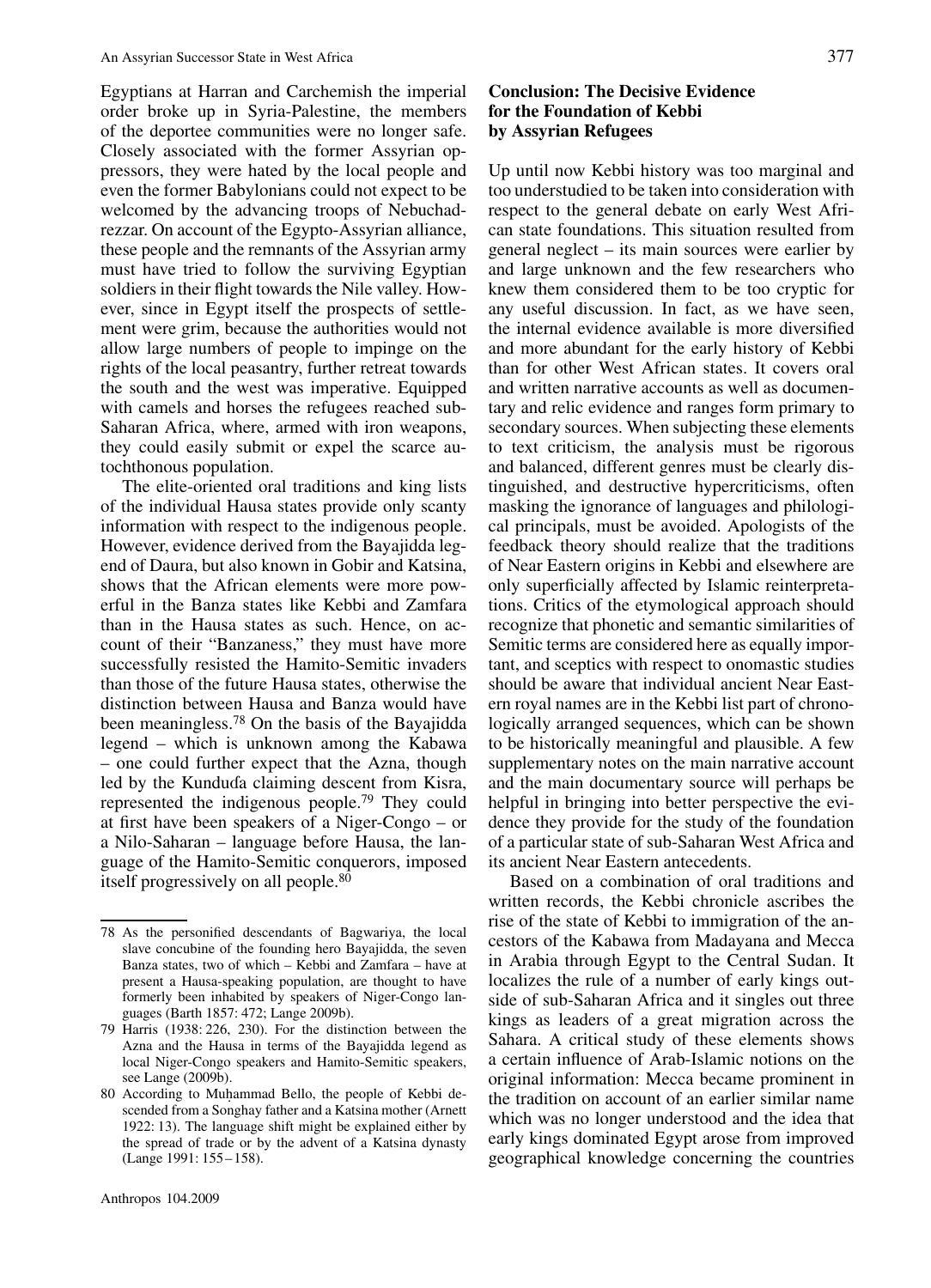on the pilgrimage route. Moreover, the leadership of the great exodus was accorded to those kings who, before the "invention" of the nine Hausa kings, preceded the last two foreign kings. The last two kings closely linked together by their names – Maru-Tāmau and Maru-Kantā – were left in their place in order to keep them clearly distinct from Kanta, the hero of oral traditions. In turn, this "local Kanta, son of Makata," also remembered during the enthronement ritual, can be shown to correspond to a reduplication of the great Sargon of Akkad, whose tale the immigrants got to know as a major legitimizing legend of their earlier Assyrian overlords, which they brought with them to West Africa and which they subsequently used as a unifying ideology.

Documentary evidence on the foundation of the Kebbi state can indirectly be derived from the first half of the Kebbi king list comprising 33 royal names. From the close resemblances between the names on the Kebbi king list and those of various ancient Near Eastern king lists and from the cogent arrangement of these names, it appears that there must have been a mastermind behind the composition of the king list. In all likelihood, the author of the list lived at the beginning of the sixth century B.C. and could avail himself of one or several written king lists from the ancient Near East. On the basis of these lists and other evidence he produced an entirely new, highly original, and fully valid written document, covering different aspects of ancient Near Eastern history. Indeed, in line with the tradition of Babylonian historiography of a single kingdom, as exemplified by the Sumerian king list (Jacobsen 1939:  $39-140$ ),<sup>81</sup> the division of the list into four different sections, especially its chronological order in sections II to IV, its six apparently direct loans from the Assyrian king list, and its adequacy with respect to the known history of Mesopotamia excludes any chance similarities as well as any haphazard throwing together of historical material.

From the first section of the Kebbi king list it appears that the author wanted to provide information on the ancient Near Eastern immigrant communities which established the Kebbi state. With respect to the hierarchy among these communities, the following order among the state builders can be deduced from the royal names of this section: most prominent were the Kassites, followed by Urar-

81 At a later period, the synchronistic king lists likewise conceive of Babylonia – in distinction to Assyria – as a single kingdom (Grayson, RLA/VI: 116–125).

tians, the Arameans, the Assyrians, the Babylonians, and the Elamites. Though the state builders were heavily influenced by their earlier integration into the Assyrian empire, the ethnic hierarchy in the African successor state was quite different from that of their state of origin. By placing Kassite and other kings of former subservient nations at the beginning of his list and the Assyrian figures at a secondary level, the author of the list certainly wanted to indicate a reversal of the former social order for the benefit of the deported nations.

The royal names of the second section of the Kebbi list give an idea of the early imperial period of Mesopotamian history (2350–1600). Standing for the Sumerian culture hero Tammûz/Dumuzi, Tamau represents the long period of competing ¯ southern Mesopotamian city-states, while the name Zaudai/Lugalzagesi symbolizes the rise of the first Sumerian empire and that of Kanta/Sargon of Akkad the emergence of the first Semitic empire ruled by Akkadian kings and its extension over the whole of Mesopotamia. Following the interval of the Gutian invasion, imperial power was firmly reestablished under Shulgi/Sulaymana of the Ur III ¯ dynasty and later continued by the Babylonian dynasty of which Hammurabi was the most important representative. Parallel to the more elliptic first section of the *Dīwān* (Lange n. d.), the second section of the Kebbi king list, therefore, concerns the rise of various empires in southern Mesopotamia. The perpetuation of the Sargon-Kanta state legend of Kebbi upholds the memory of the most remarkable empire builder of ancient Near Eastern history and refers to the same epoch. No doubt, by emphasizing the importance of Sargon of Akkad and other kings belonging to the early imperial period, the author of the Kebbi king list intended to highlight the common historical background, uniting most of the ethnic communities who participated in setting up the Assyrian successor state of Kebbi.

The royal names of the third section of the Kebbi list reflect the period of northern Mesopotamian hegemony which bridges the time extending from the first Mesopotamian empires to the Neo-Assyrian expansion (1600–1157). By the precedence given to Assyrian legendary kings, which according to conventional historiography have to be dated much earlier, it conveys an idea of the shift of imperial developments from southern to northern Mesopotamia and the relatively late emergence of Assyria as an imperial power. At the same time it provides onomastic indications for the Hittite thrust to the south, the emergence of Kassite rule over Babylonia – in reverse order –, and the rise of Israel. Though not apparent from the Kebbi list,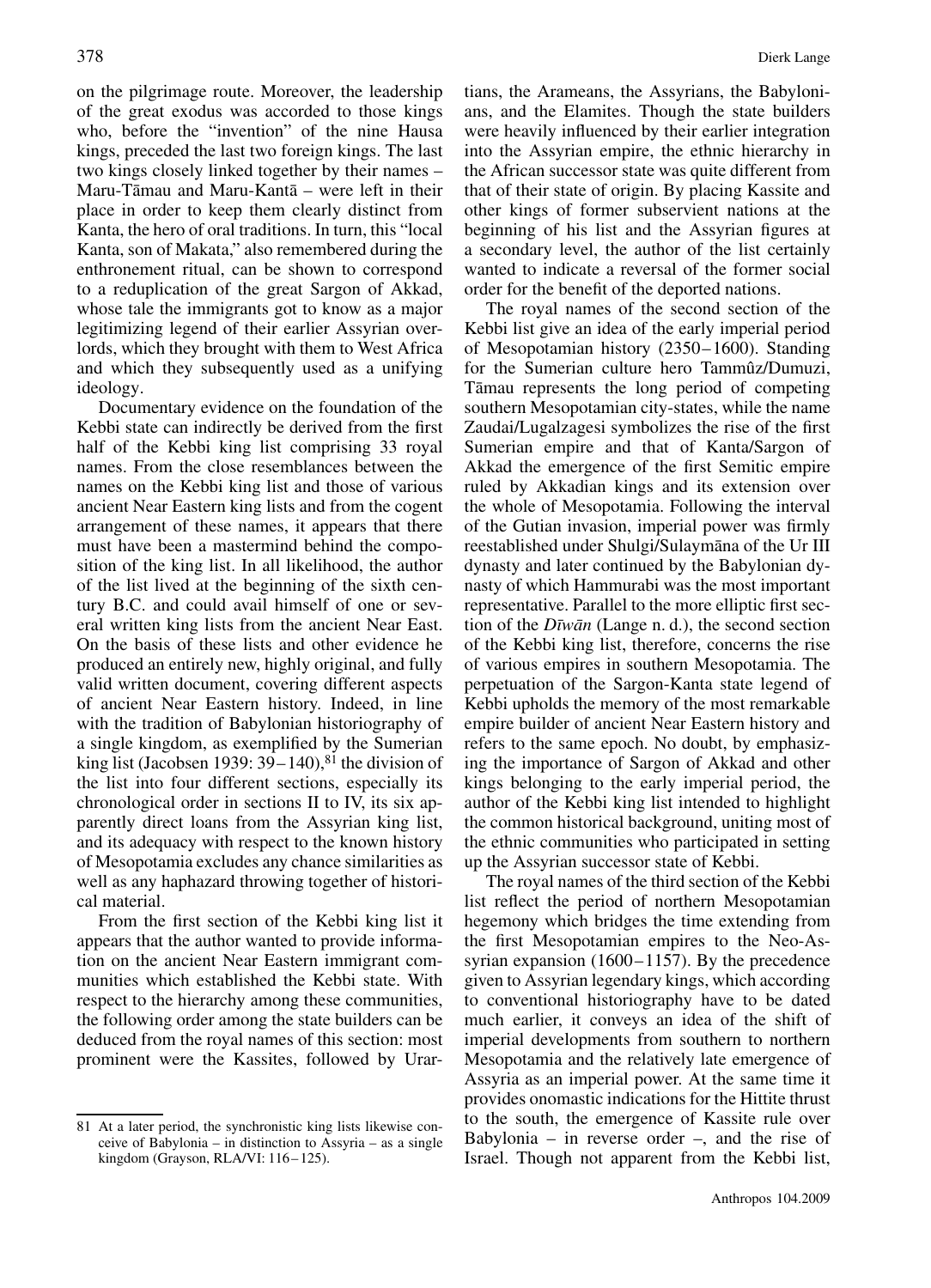historically the period ends with the overthrow of the Kassite dynasty in 1157 B.C.

The fourth section of the Kebbi list concerns the Neo-Assyrian empire and in particular its fall. Considering this period of Assyrian history from a Syro-Palestinian perspective, it begins with the great conqueror of the western provinces, Tiglathpileser III, after mentioning three other intermediate kings this section finishes with the nickname of the Neo-Babylonian defeater of Assyria, Nabopolassar (626–605), and that of its last king, Assuruballit II (612–609). No doubt, these abbreviated names could easily be remembered by people who had experienced the collapse of the Assyria empire and sought refuge in West Africa. Similar short names referring to the same historical figures from the final years of Assyria are also found in the *Dīwān* in precisely the same final position of the list of ancient Near Eastern kings. Quite in conformity with the historical events, both documents place the earlier Neo-Babylonian king first and the later Neo-Assyrian king, who may have outlived his enemy, last. The reference to the final period of Assyrian history clearly emphasizes a common historical experience, allowing different groups of refugees to found a new state on African soil. On the basis of this onomastic analysis, it is difficult to escape the conclusion that the state of Kebbi was in the full sense of the term an Assyrian successor state.

Almost as spectacular as its writing up is the subsequent transmission of the king list until the present day. In fact, if the arguments presented here are valid, the Kebbi king list is one of the few historical documents from the ancient Near East to have reached modern times by intentional transmission. Other examples that can be quoted are the books of the Old Testament, the accounts of Herodotus and of Ctesias, the chronicle of Berossos, and the Ptolemaic canon. However, these texts mention – with the exception of Ninos (Tukultī-Ninurta I) and Semiramis – only a few Assyrian kings from Pûl/Tighlath-pileser III onward and they are influenced by an anti-Assyrian tendency. All other well-founded historical evidence pertaining to ancient Mesopotamian kings was discovered by the unearthing and deciphering of written tablets and inscriptions (Grayson, RLA/VI: 86–126). Though the king list of Kebbi has reached us through the medium of Arabic, it has undergone only minor changes. As for its earliest form, it was probably written and transmitted for some time in Aramaic. In view of the survival of the Phoenicianderived Tifinagh script in the nearby Tuareg societies (Boogert,  $EI^2/X$ : 476) and on account of remnant terms indicating an early literacy among the Hausa, further written transmission on leather, involving a residual knowledge of Aramaic, seems to be possible for the long period before the introduction of Arabic (cf. Lemaire, ABD/VI: 1000f.; Hurschmann und Röllig, NP/XI: 228).<sup>82</sup> However, with regard to the great age of Yoruba dynastic traditions (Lange 2004: 239–242), a transmission by word of mouth of a king list, first composed in a written form, should not be excluded categorically.

It is important to realize that the evidence from the Central Sudan suggests a direct link between three different events: the fall of the Assyrian empire, a great exodus to the south, and the rise of several sub-Saharan states. As we have seen, according to the Kebbi chronicle the best candidate for any leadership of a migration towards sub-Saharan Africa was Maru-Kanta (33). Bornu sources in turn ¯ suggest that the equivalent figure Ark $\bar{u}$  (9) was originally considered to have been the head of the exodus group responsible for the foundation of Kanem (Lange n. d.). Similarly, the Hausa tradition of Daura depicts Bayajidda as the great leader of a migration who left the Mesopotamian city of his royal father with half the army of the state, which he lost en route before arriving in Daura as a lonely refugee (Lange 2009b). Since each of the three figures mentioned in the respective traditions  $-$  Maru-Kantā, Arkū, and Bayajidda  $-$  represents the last Assyrian king, Assur-uballit. II, there are good reasons to believe that these traditions provide precious evidence for a causal connection between the fall of the Assyrian empire and the rise of states in the Central Sudan.<sup>83</sup> Whether Assur-uballit II, whose fate is not yet known (Oates 1991: 182), led the central group of the exodus in person or not, the event itself, its timing, and its Assyrian connection seem to be well established. In this context the claims of Kebbi to be a successor state of Assyria are particularly striking. Owing to its wellpreserved sources, the state founders of Kebbi can be shown more clearly than those of other polities of the Central Sudan to have originated from the Near East.

With respect to the fate of the local inhabitants the Kebbi traditions are silent. Yet, on the basis of the Hausa legend's classification of Kebbi among

<sup>82</sup> Earlier literacy in Hausa society is indicated by the Aramaic loanword *makaranta* (school), the unknown etymology of the widespread term for "writing" – Kan. *ruvota*, Ha. *rubūtu* (from Akk. *rubbû* – "chief" [writer]?) – and the Sumero-Akkadian loanword *girgam* in eastern Hausa and in Kanuri for "written historical document" (Lange 2008b: 97).

<sup>83</sup> In view of these identifications the name Bayajidda may derive from (Assur)-uballit "Aššur has given life": uballit > Bayajidda/Abuyazidu (Lange 2009b).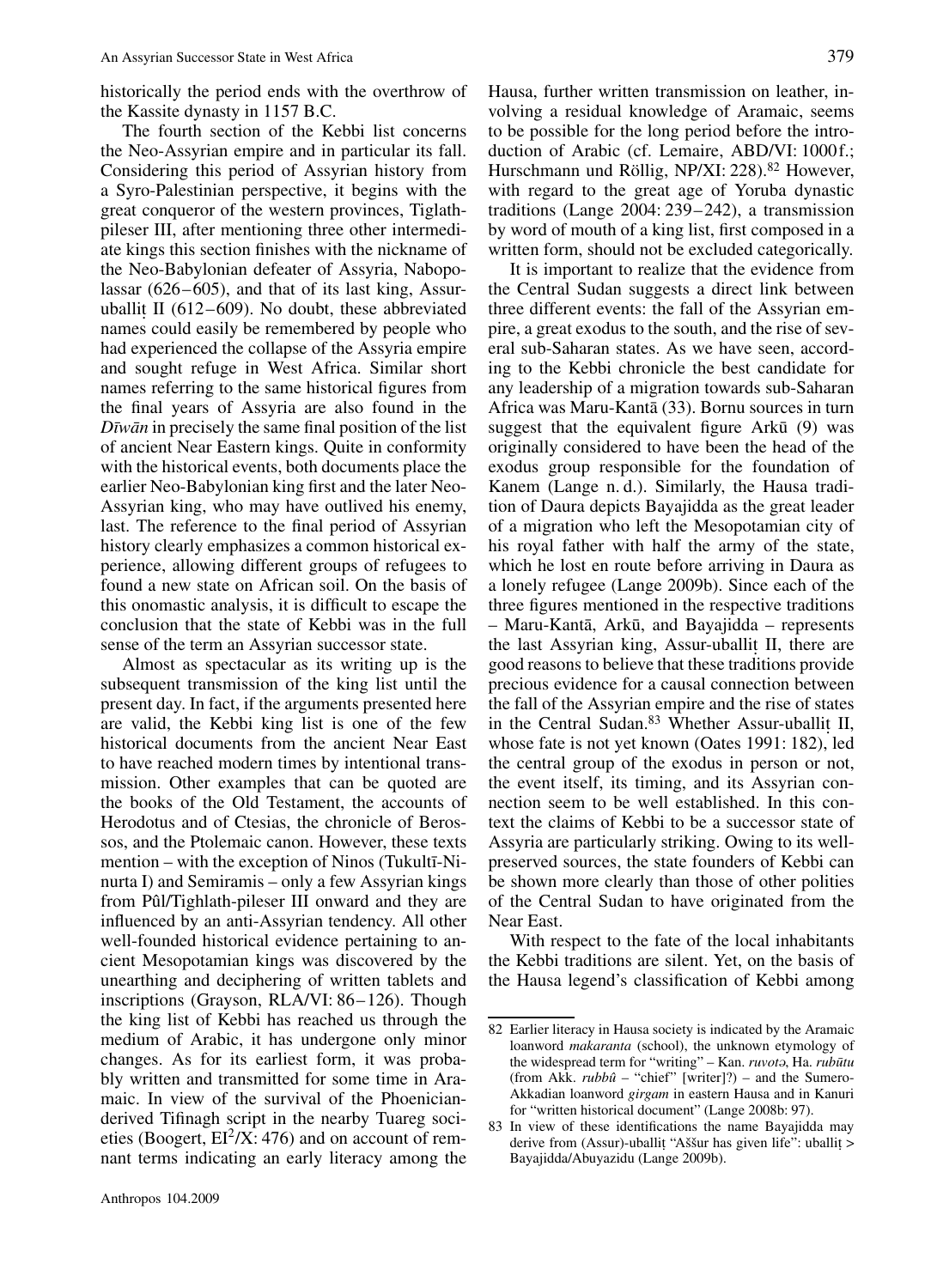the *banza bakwai* "seven illegitimate" states, it may be suggested that in spite of their conquest by invaders from the Near East the indigenous people were able to impose their original Niger-Congo or Nilo-Saharan language on the foreign conquerors. Furthermore, the adoption of the Sargon/Kanta tale as the state legend seems to imply that there was considerable local resistance against the cultural domination of the foreign invaders. Contrary to the *Hausa bakwai* "seven Hausa" states, the indigenous people of Kebbi and Zamfara, though militarily vanquished by the immigrants, seem to have put up a resistance against the foreign conquerors at an early stage that was sufficient to oblige them to adopt the local language and to give up their own. Hence, it would appear that the foreign invaders were themselves subjected to a process of rapid acculturation which changed important aspects of their original culture. Apart from the multifaceted heritage from their countries of origin, this ethnic and linguistic immersion of the immigrants in the African milieu, partly due to the lack of women, was perhaps the main reason why the important ancient Near Eastern contributions to the rise of social complexity in the Central Sudan have hitherto gone unnoticed.

I am grateful to Thorsten Parchent, Heinrich Siemers and Katrin Mitzinger for discussions and useful suggestions.

#### **Abbreviations**

- ABD = D. N. Freedman (ed.), The Anchor Bible Dictionary. 6 Vols. New York: Doubleday. 1992
- CAD = I. J. Gelb et al. (eds.), The Assyrian Dictionary of the Oriental Institute of the University of Chicago. 21 Vols. Chicago: Oriental Institute. 1956–2006.
- DULAT = G. del Olmo Lete and J. Sanmartín, A Dictionary of the Ugaritic Language in the Alphabetic Tradition. 2 Vols. Leiden: Brill. 2004. [2nd rev. ed.]
- $EI<sup>1</sup> =$  M. Th. Houtsma et al. (eds.), The Encyclopaedia of Islam. 8 Vols. Leyden: E. J. Brill. 1913–1936.
- $EI^2 =$  B. Lewis et al. (eds.), Encyclopédie de l'Islam. 11 Vols. Leiden: Brill. 1960–2002. [Vols. 1 to 5 in French, vols. 6 to 11 in English]

FN 77,

- 89, 93 = Field Notes from Dierk Lange from the years 1977, 1989, and 1993.
- HALAT = W. Baumgartner und L. Koehler, Hebräisches und aramäisches Lexikon zum Alten

Testament. 5 Vols. Leiden: Brill. 1967– 1996. [3. Aufl.]

- NP = Cancik und Schneider (Hrsg.), Der Neue Pauly. Enzyklopädie der Antike. 16 Bde. Stuttgart: Metzler. 1996–2003.
- RLA = D. O. Edzard (Hrsg. begründet v. E. Ebeling, E. Weldner und W. von Soden), Reallexikon der Assyriologie und vorderaisatischen Archäologie. 11 Bde. Berlin: W. de Gruyter. 1932–2005. [Not finished]

#### **References Cited**

#### **Adams, William Y.**

1977 Nubia. Corridor to Africa. London: Allen Lane.

#### **Adamu, Mahdi**

1984 The Hausa and Their Neighbours in the Central Sudan. In: D. T. Niane (ed.), General History of Africa. Vol. 4: Africa from the Twelfth to the Sixteenth Century; pp. 266–300. London: Heinemann.

#### **Arnett, Edward John**

1922 The Rise of the Sokoto Fulani. Being a Paraphrase and in Some Parts a Translation of the Infaku'l maisuri of Sultan Mohammed Bello. Kano: Government Printer.

### **Barth, Heinrich**<br>1857 Travels and

Travels and Discoveries in North and Central Africa. Being a Journal of an Expedition Undertaken under the Auspices of H. B. M.'s Government, in the Years 1849– 1855. Vol. 1. New York: Harper and Brothers.

### **Baumann, Hermann**<br>1940 Völker und Ku

1940 Völker und Kulturen Afrikas. In: H. Baumann et al., Völkerkunde von Afrika. Mit besonderer Berücksichtigung der kolonialen Aufgabe; pp. 1–371. Essen: Essener Verlagsanstalt.

#### *Die Bibel*

1980 Einheitsübersetzung der Heiligen Schrift. Stuttgart: Katholische Bibelanstalt.

### **Burstein, Stanley Mayer**<br>1978 The Babyloniaca o

The Babyloniaca of Berossus. Malibu: Undena. (Sources from the Ancient Near East, 1/5)

**Curtin, Philip, Steven Feierman, Leonard Thompson,** and **Jan Vansina**

1978 African History. London: Longman.

#### **Edgar, Frank**

1913 Litafi na tatsuniyoyi na Hausa. Vol. 3. Belfast: W. Erskine Mayne. [Engl. Transl. by Neil Skinner, Hausa Tales and Traditions. 3 Vols. London 1969–1977]

#### **Edzard, Dietz Otto**

2004 Geschichte Mesopotamiens. Von den Sumerern bis zu Alexander dem Großen. München: C. H. Beck.

#### **Ehret, Christopher**

2002 The Civilizations of Africa. A History to 1800. Oxford: James Currey.

#### **Épaulard, Alexis**

1956 Jean-Léon l'Africain. Description de l'Afrique. 2 Vols. (Nouvelle édition traduite de l'italien par A. Épaulard.) Paris: Librairie d'Amerique et d'Orient Adrien-Maison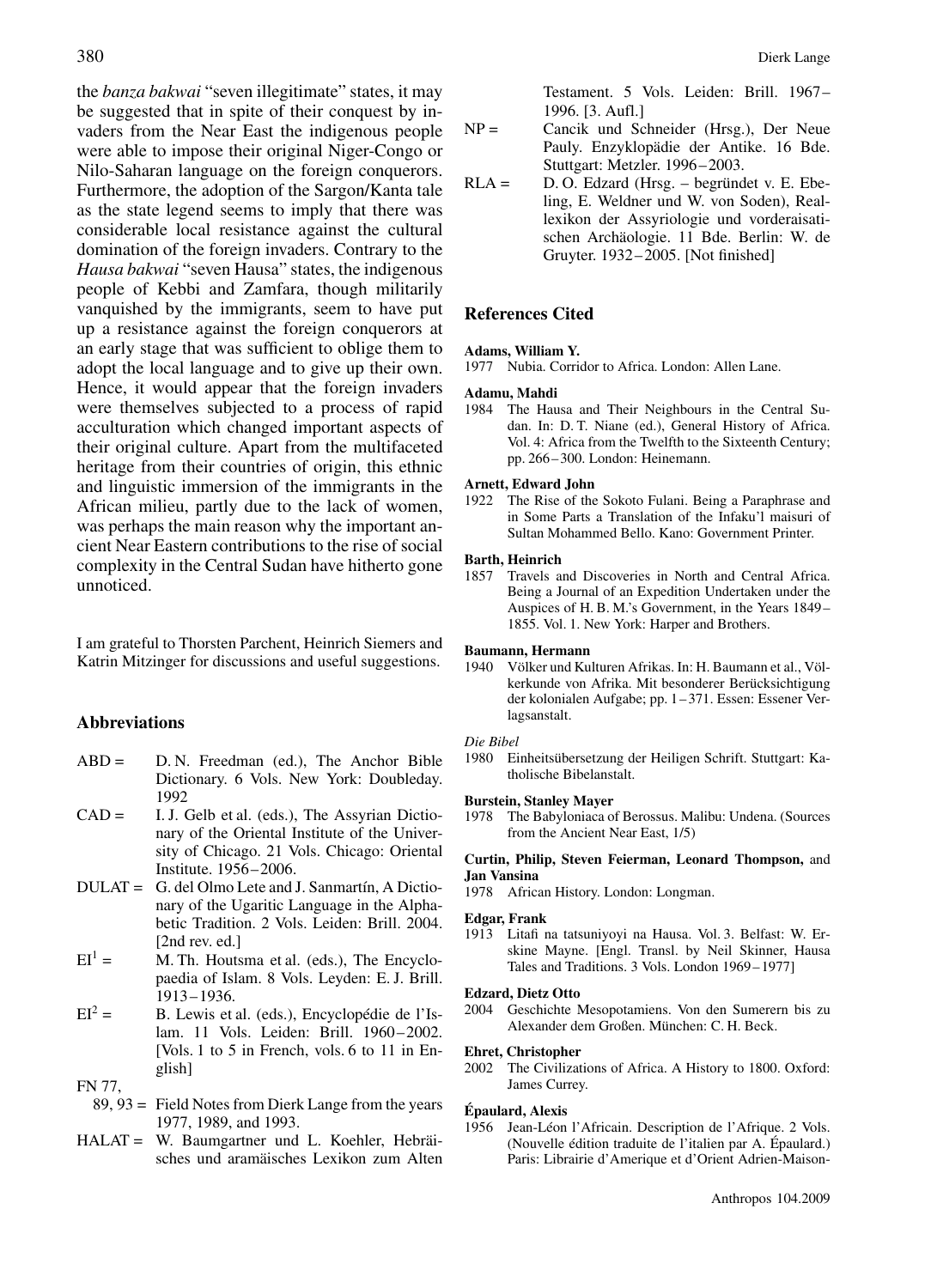neuve. (Publication de l'Institut des hautes études marocaines, 61)

#### **Fage, John Donnelly**

1978 A History of Africa. London: Hutchinson.

#### Ghuni, Hassan al-Barnawī

1850 Ta'rīkh Kabi (History of Kebbi). n. p.

#### **Grayson, Albert Kirk**

- 1987 Assyrian Rulers of the Third and Second Millennia B.C. (to 1115 B.C.). Toronto: University of Toronto Press. (The Royal Inscriptions of Mesopotamia; Assyrian Periods, 1)
- 1991 Assyria. In: J. Boardman et al. (eds.), The Cambridge Ancient History. Vol. 3, Part 2: The Assyrian and Babylonian Empires and Other States of the Near East, from the Eighth to the Sixth Centuries B.C.; pp. 71–161. Cambridge: Cambridge University Press. [2nd ed.]

#### **Güterbock, Hans-Gustav**

1934 Die historische Tradition und ihre literarische Gestaltung bei Babyloniern und Hethitern bis 1200. *Zeitschrift für Assyriologie* (N. F.) 8 (42): 1–91.

#### **Hama, Boubou**

1967 Histoire du Gobir et de Sokoto. Paris: Présence africaine.

#### **Hamani, Djibo**

1975 Contribution à l'étude de l'histoire des états hausa. L'Adar précolonial. Niamey: IRSH. (Études nigeriennes, 38)

#### **Harris, Perey Graham** (comp.)

1938 Sokoto Provincial Gazetteer. Sokoto. [Cyclostyled]

#### **Henige, David**

1982 Oral Historiography. London: Longman.

#### **Herodotus**

1971 Historien / Herodot. (Übers. v. A. Horneffer, neu hrsg. u. erl. v. H. W. Haussig. Mit e. Einl. v. W. F. Otto.) Stuttgart: Kröner. [Dt. Gesamtausg., 4. Aufl.]

#### **Hogben, Sidney John,** and **Anthony H. M. Kirk-Greene**

1966 The Emirates of Northern Nigeria. A Preliminary Survey of the Historical Traditions. London: Oxford University Press.

#### **Jacobsen, Thorkild**

1939 The Sumerian King List. Chicago: University of Chicago Press. (Assyriological Studies, 11)

#### **al-Ka**–**ti, Mahmud¯**

1913 Ta'rīkh al-Fattāsh. (Ed. and transl. by O. Houdas and M. Delafosse.) Paris: Maisonneuve.

#### **Klengel, Horst**

1992 Syria: 3000 to 300 B.C. A Handbook of Political History. Berlin: Akademie-Verlag.

*Koran* Cairo: Dār al-Mushaf.

#### **Krahmalkov, Charles Richard**

2000 Phoenician-Punic Dictionary. Leuven: Peeters. (Orientalia Lovaniensia analecta, 90; Studia Phoenica, 15)

#### **Krieger, Kurt**

- 1959 Geschichte von Zamfara. Sokoto-Provinz, Nordnigeria. Berlin: Dietrich Reimer Verlag. (Baessler-Archiv – Beiträge zur Völkerkunde, Neue Folge Beiheft, 1)
- 1964 Weitere Bemerkungen zur Geschichte von Zamfara, Sokoto-Provinz, Nordnigeria. *Baessler-Archiv* N. F. 12: 89–139.

#### **Lane, Edward William**

1863–93 An Arabic-English Lexicon. 8 Vols. London: Williams and Norgate.

#### **Lange, Dierk**

- 1977 Le dīwān des sultans du (Kānem-)Bornū. Chronologie et histoire d'un royaume africain (de la fin du X. siècle jusqu'à 1808). Wiesbaden: Franz Steiner Verlag. (Studien zur Kulturkunde, 42)
- 1991 Das frühe Kebbi und Mali. Versuch einer historischen Interpretation der Kanta-Traditionen. *Zeitschrift der Deutschen Morgenländischen Gesellschaft* 141: 139–166.
- 1993 Die Hausa-Traditionen in ihrer Abhängigkeit von Kanem-Borno und Nubien. *Anthropos* 88: 47–76.
- 1995 Links between West Africa and the Ancient Orient. In: H. Willer (Hrsg.), Macht der Identität – Identität der Macht. Politische Prozesse und kultureller Wandel in Afrika; pp. 347–369. Münster: LIT-Verlag. (Beiträge zur Afrikaforschung, 5) [Repr. in D. Lange, Ancient Kingdoms of West Africa. Dettelbach 2004: 319–341]
- 2004 Ancient Kingdoms of West Africa. Africa-Centred and Canaanite-Israelite Perspectives. A Collection of Published and Unpublished Studies in English and French. Dettelbach: J. H. Röll.
- 2008a Immigration of the Chadic-Speaking Sao towards 600 BCE. *Borno Museum Society Newsletter* 72/73 & 74/75:  $84 - 106$
- 2008b Islamic Feedback or Ancient Near Eastern Survivals? A Reply to David Henige. *Paideuma* 54: 253–264.
- 2009a The Early Magistrates and Kings of Kanem as Descendants of Assyrian State Builders. *Anthropos* 104: 3–24.
- 2009b Turning the Bayajidda-Legend into History. Early Immigration and Late Emergence of Hausaness. In: A. Haour and B. Rossi (eds.), The Emergence of Hausaness. Conference on Hausa History, Norwich 11–12, July 2008. Leiden: Brill. [In Press]
- n. d. Arguments for the Foundation of Kanem about 600 B.C. Archaeological, Linguistic, and Documentary Evidence. [Submitted for Publication]

#### **Levtzion Nehemia,** and **J. F. P. Hopkins**

1981 Corpus of Early Arabic Sources for West African History. Cambridge: Cambridge University Press. (Fontes historiae Africanae, 4)

#### **Lewis, Brian**

1980 The Sargon Legend. A Study of the Akkadian Text and the Tale of the Hero Who Was Exposed at Birth. Cambridge: American School of Oriental Research. (Dissertation series; American School of Oriental Research, 4)

#### **Liesegang, Gerhard**

1993 Surame, Male, and Gungu. [Unpublished manuscript]

#### **Lipinski, Édouard ´**

1966 Nimrod et Aššur. *Revue Biblique* 73: 77–93.

#### **Luckenbill, Daniel David**

1926 Ancient Records of Assyria and Babylonia. Vol. 1: Historical Records of Assyria from the Earliest Times to Sargon. Chicago: University of Chicago Press.

#### **Magnavita, Carlos**

2004 Zilum. Towards the Emergence of Socio-Political Complexity in the Lake Chad Region. In: M. Krings and E. Platte (eds.), Living with the Lake; pp. 73–100. Köln: Rüdiger Köppe Verlag. (Studien zur Kulturkunde, 121)